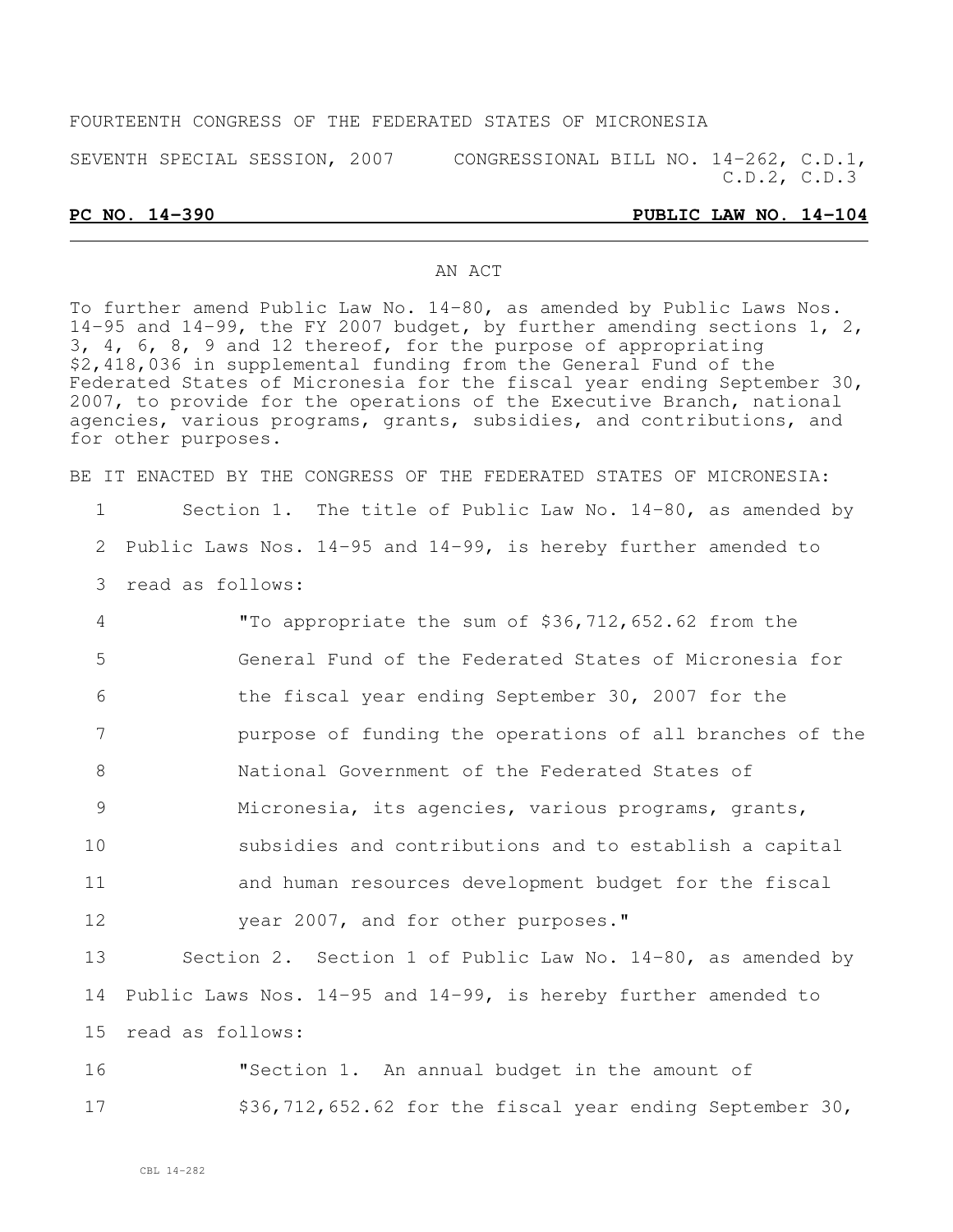2007 is hereby approved. There is hereby appropriated from the General Fund of the Federated States of Micronesia for the fiscal year ending September 30, 2007 the sum of \$36,712,652.62 for the purpose of funding the operations of all branches of the National Government of the Federated States of Micronesia, its agencies, various programs, grants, subsidies and contributions; and capital and human resource development for the fiscal year ending September 30, 2007. The sum appropriated herein shall be apportioned as follows:" Section 3. Section 2 of Public Law No. 14-80, as amended by Public Laws Nos. 14-95 and 14-99, is hereby further amended to read as follows:

 "Section 2. Operating expenses of the Executive Branch. The sum of \$15,759,217 or so much thereof as may be necessary, is hereby appropriated from the General Fund of the Federated States of Micronesia for the fiscal year ending September 30, 2007, for the purpose of funding the operations of the Executive Branch of the National Government for the fiscal year 2007. The sum appropriated by this section shall be apportioned as follows:

#### 23 (1) Office of the President.

 \$605,517, or so much thereof as may be necessary, for the operations of the Office of the President for the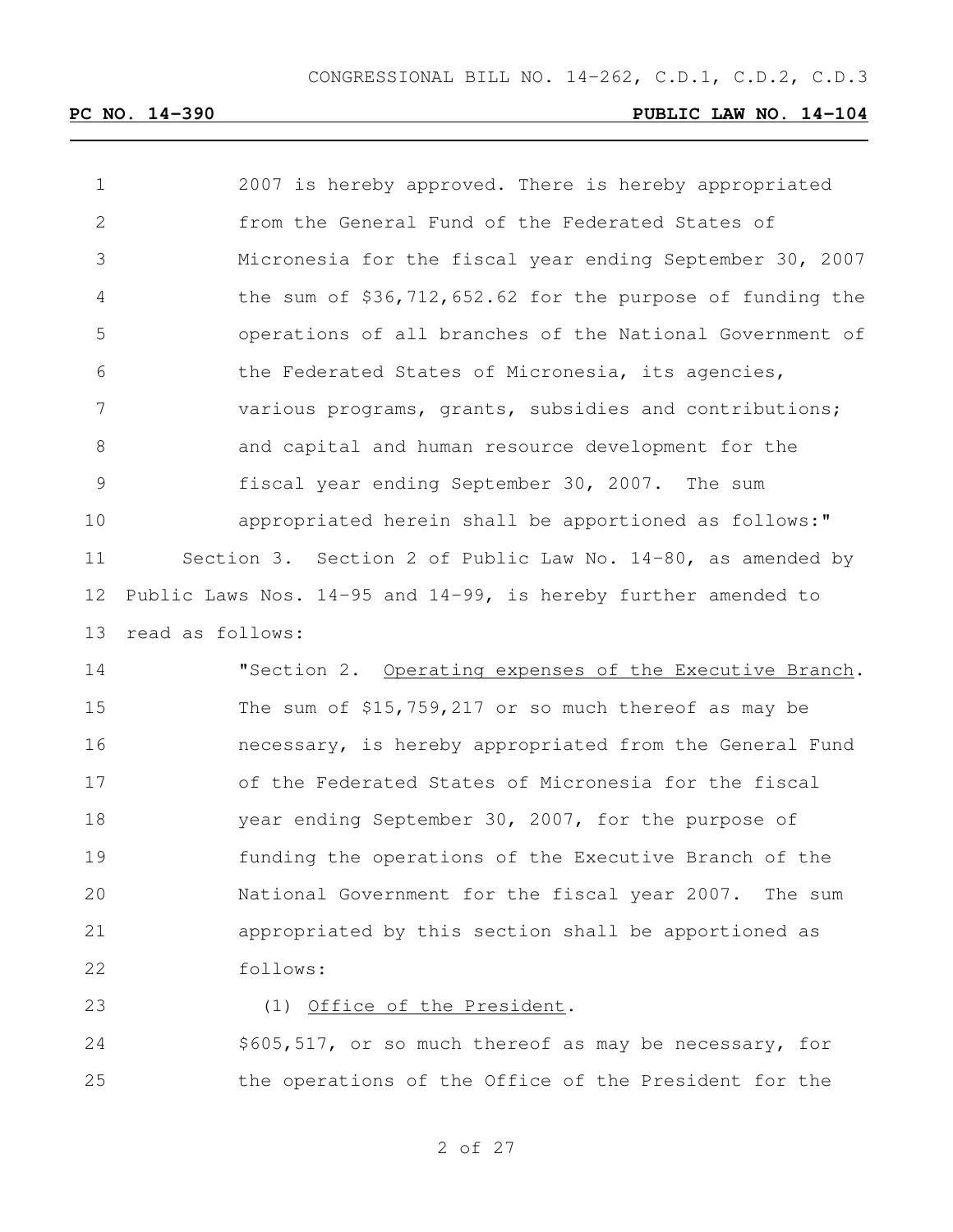| $\mathbf 1$  | fiscal year 2007. The sum appropriated herein shall be |           |
|--------------|--------------------------------------------------------|-----------|
| $\mathbf{2}$ | apportioned as follows:                                |           |
| 3            |                                                        | 267,341   |
| 4            |                                                        | 98,176    |
| 5            | Contractual Services                                   | 145,000   |
| 6            |                                                        | 70,000    |
| 7            | Fixed Assets                                           | 25,000    |
| 8            | (2) Department of Foreign Affairs.                     |           |
| 9            | \$2,964,306, or so much thereof as may be              |           |
| 10           | necessary, for the operations of the                   |           |
| 11           | Department of Foreign Affairs for the fiscal           |           |
| 12           | year 2007. The sum appropriated herein shall           |           |
| 13           | be apportioned as follows:                             |           |
| 14           | Personnel \$ 1,172,209                                 |           |
| 15           |                                                        | 147,860   |
| 16           | Contractual Services                                   | 1,374,907 |
| 17           |                                                        | 267,850   |
| 18           | Fixed Assets                                           | 1,480     |
| 19           | (3) Department of Finance and Administration.          |           |
| 20           | \$2,570,323 or so much thereof as may be               |           |
| 21           | necessary, for the operations of the                   |           |
| 22           | Department of Finance and Administration for           |           |
| 23           | the fiscal year 2007. The sum appropriated             |           |
| 24           | herein shall be apportioned as follows:                |           |
| 25           |                                                        | 1,298,426 |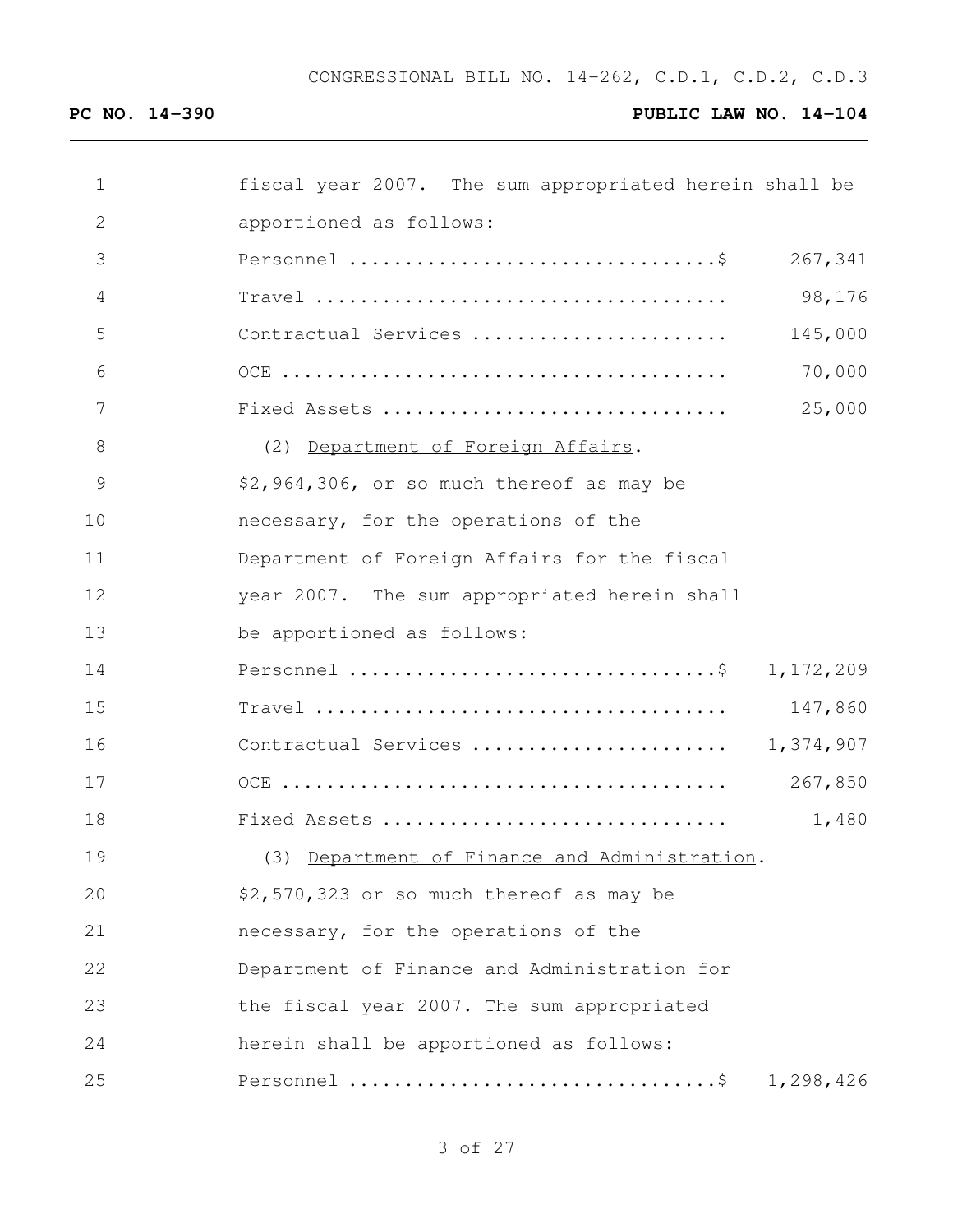| $\mathbf 1$    | 246,775                                             |
|----------------|-----------------------------------------------------|
| $\mathbf{2}$   | 652,088<br>Contractual Services                     |
| 3              | 331,834                                             |
| $\overline{4}$ | 41,200<br>Fixed Assets                              |
| 5              | (4) Department of Economic Affairs.                 |
| 6              | \$1,174,769, or so much thereof as may be           |
| 7              | necessary, for the operations of the                |
| 8              | Department of Economic Affairs for the fiscal       |
| $\mathcal{G}$  | year 2007. The sum appropriated herein shall        |
| 10             | be apportioned as follows:                          |
| 11             | 833, 325                                            |
| 12             | 69,169                                              |
| 13             | 112,275<br>Contractual Services                     |
| 14             | 138,000                                             |
| 15             | 22,000<br>Fixed Assets                              |
| 16             | (5) Department of Transportation, Communication and |
| 17             | Infrastructure.                                     |
| 18             | \$1,585,990, or so much thereof as may be           |
| 19             | necessary, for the operations of the                |
| 20             | Department of Transportation, Communications        |
| 21             | and Infrastructure for the fiscal year              |
| 22             | 2007. The sum appropriated herein shall be          |
| 23             | apportioned as follows:                             |
| 24             | 579,942                                             |
| 25             | 103,000                                             |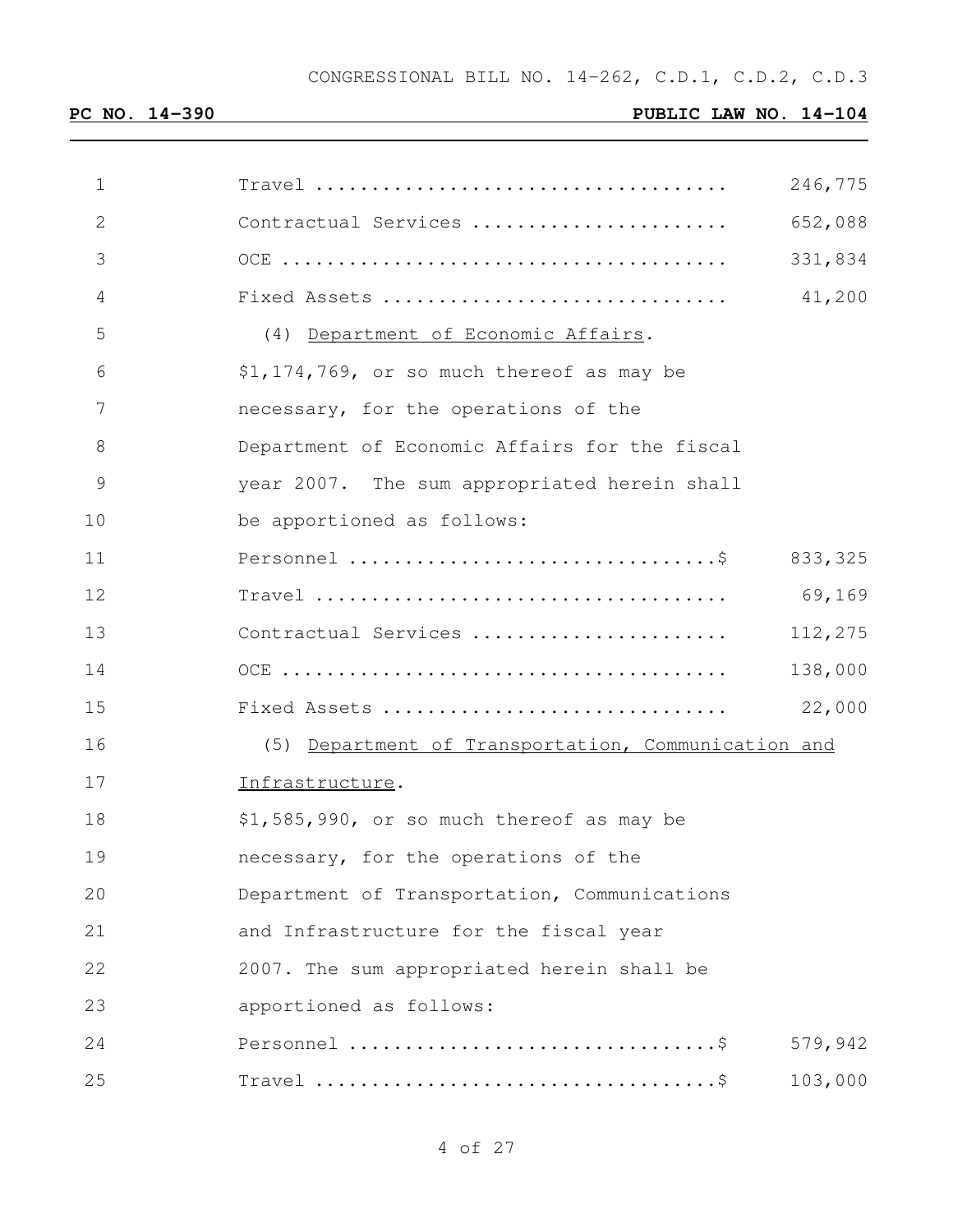| 1            | Contractual Services                           | 825,048   |
|--------------|------------------------------------------------|-----------|
| $\mathbf{2}$ |                                                | 70,000    |
| 3            | Fixed Assets                                   | 8,000     |
| 4            | (6) Department of Health, Education and Social |           |
| 5            | Affairs.                                       |           |
| 6            | \$2,710,685, or so much thereof as may be      |           |
| 7            | necessary, for the operations of the           |           |
| 8            | Department of Health, Education and Social     |           |
| 9            | Affairs for the fiscal year 2007. Of the       |           |
| 10           | total funds appropriated herein, \$359,080     |           |
| 11           | shall be deemed to come from funds available   |           |
| 12           | under the amended Compact for the education    |           |
| 13           | sector, \$767,164 from the health sector, and  |           |
| 14           | \$1,287,688 from the supplemental education    |           |
| 15           | grant (SEG) for fiscal year 2006, provided     |           |
| 16           | that, these funds shall not be allotted or     |           |
| 17           | obligated until such time as formal approval   |           |
| 18           | has been obtained in accordance with the       |           |
| 19           | Amended Compact of Free Association. The sum   |           |
| 20           | appropriated herein shall be apportioned as    |           |
| 21           | follows:                                       |           |
| 22           |                                                | 803,480   |
| 23           |                                                | 259,211   |
| 24           | Contractual Services \$                        | 186,387   |
| 25           |                                                | 1,456,907 |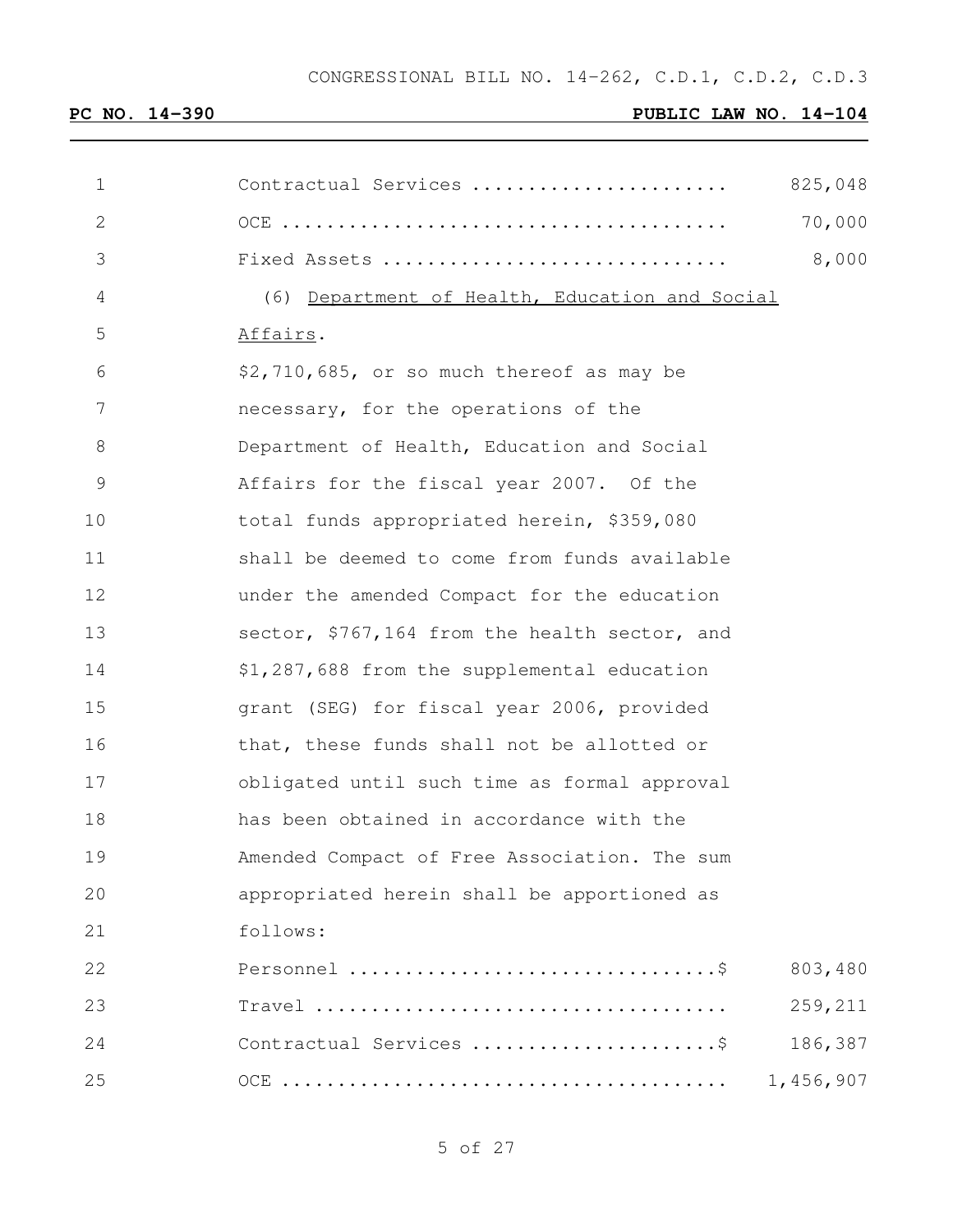| $\mathbf 1$   | Fixed Assets                                   | 4,700     |
|---------------|------------------------------------------------|-----------|
| $\mathbf{2}$  | (7) Department of Justice.                     |           |
| 3             | \$2,689,589, or so much thereof as may be      |           |
| 4             | necessary, for the operations of the           |           |
| 5             | Department of Justice for the fiscal year      |           |
| 6             | 2007. The sum appropriated herein shall be     |           |
| 7             | apportioned as follows:                        |           |
| 8             |                                                | 1,844,130 |
| $\mathcal{G}$ |                                                | 104,000   |
| 10            | Contractual Services                           | 140,100   |
| 11            |                                                | 565,359   |
| 12            | Fixed Assets                                   | 36,000    |
| 13            | (8) Office of the Public Defender.             |           |
| 14            | \$635,991, or so much thereof as may be        |           |
| 15            | necessary, for the operations of the Office of |           |
| 16            | the Public Defender for the fiscal year 2007.  |           |
| 17            | The sum appropriated herein shall be           |           |
| 18            | apportioned as follows:                        |           |
| 19            |                                                | 458,244   |
| 20            |                                                | 69,503    |
| 21            | Contractual Services                           | 52,044    |
| 22            |                                                | 47,350    |
| 23            | Fixed Assets                                   | 8,850     |
| 24            | (9) Office of Compact Management.              |           |
| 25            | \$822,047, or so much thereof as may be        |           |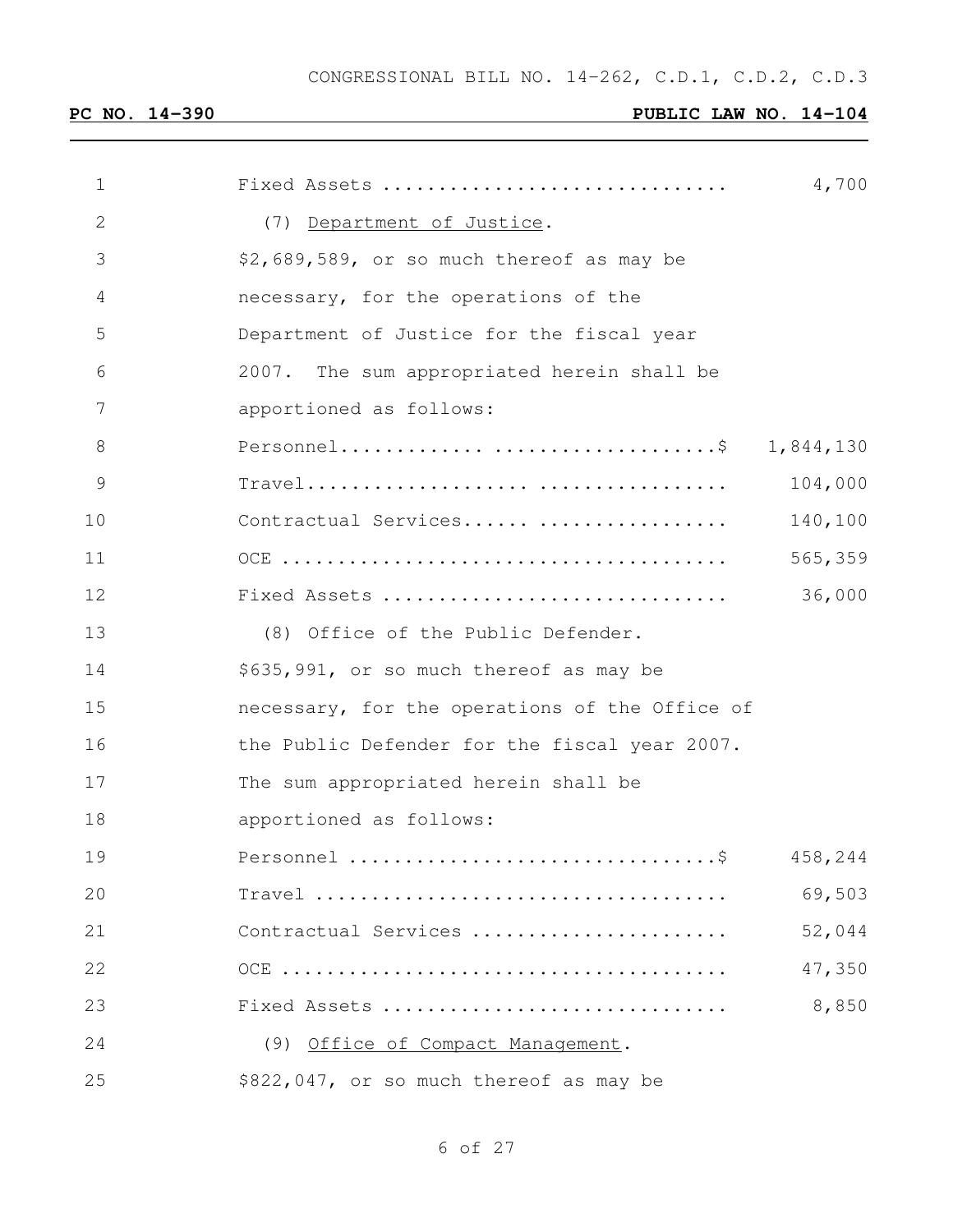| 1  | necessary, for the operations of the Office of              |
|----|-------------------------------------------------------------|
| 2  | Compact Management for the fiscal year 2007.                |
| 3  | Of the total funds appropriated herein,                     |
| 4  | \$300,000 shall be deemed to come from funds                |
| 5  | available under the amended Compact carryover               |
| 6  | from fiscal year 2005 and shall be used for                 |
| 7  | foreign consultant fees, provided that, these               |
| 8  | funds shall not be allotted or obligated until              |
| 9  | such time as formal approval has been obtained              |
| 10 | in accordance with the amended Compact. The                 |
| 11 | sum appropriated herein shall be apportioned                |
| 12 | as follows:                                                 |
| 13 | 97,247                                                      |
| 14 | 70,000                                                      |
| 15 | 602,800<br>Contractual Services                             |
| 16 | 34,000                                                      |
| 17 | 18,000"<br>Fixed Assets                                     |
| 18 | Section 4. Section 3 of Public Law No. 14-80, as amended by |
| 19 | Public Law No. 14-99, is hereby amended to read as follows: |
| 20 | "Section 3. Operating expenses of the                       |
| 21 | Legislative Branch. The sum of \$3,357,164, or              |
| 22 | so much thereof as may be necessary, is hereby              |
| 23 | appropriated from the General Fund of the                   |
| 24 | Federated States of Micronesia for the fiscal               |
| 25 | year ending September 30, 2007, for the                     |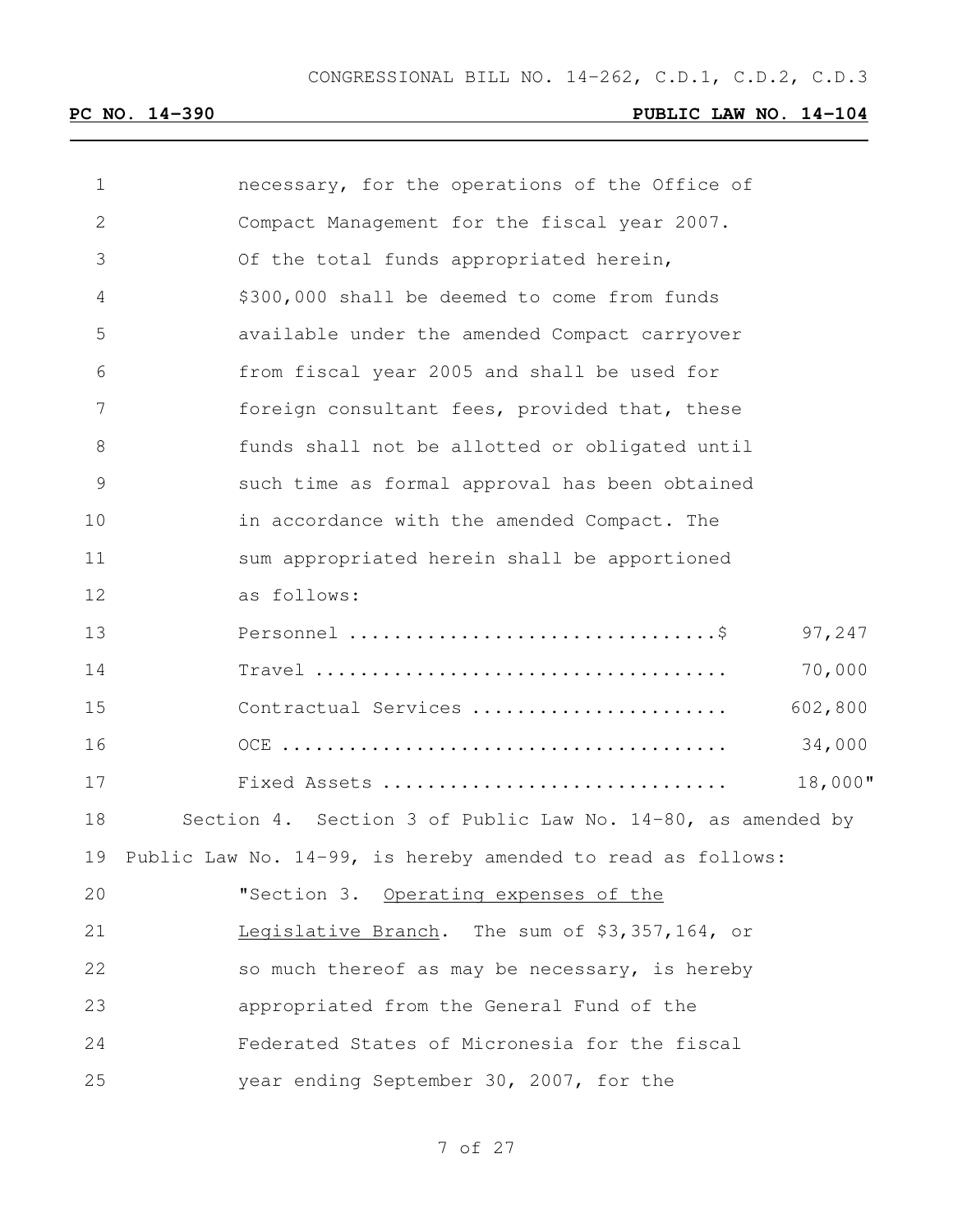| $\mathbf 1$ | operations of the Legislative Branch of the    |         |
|-------------|------------------------------------------------|---------|
| 2           | National Government for the fiscal year 2007.  |         |
| 3           | The sum appropriated by this section shall be  |         |
| 4           | apportioned as follows:                        |         |
| 5           | (1) Speaker and Members.                       |         |
| 6           | \$1,542,771, or so much thereof as may be      |         |
| 7           | necessary, for the operations of the Office of |         |
| 8           | the Speaker and Members of the Congress of the |         |
| 9           | Federated States of Micronesia for the fiscal  |         |
| 10          | year 2007. The sum appropriated herein shall   |         |
| 11          | be apportioned as follows:                     |         |
| 12          |                                                | 415,290 |
| 13          |                                                | 464,881 |
| 14          | Contractual Services                           | 612,600 |
| 15          |                                                | 50,000  |
| 16          | (2) Staff Offices.                             |         |
| 17          | \$1,274,393, or so much thereof as may be      |         |
| 18          | necessary, for the operations of the Congress  |         |
| 19          | staff offices for the fiscal year 2007.<br>The |         |
| 20          | sum appropriated herein shall be apportioned   |         |
| 21          | as follows:                                    |         |
| 22          |                                                | 822,962 |
| 23          |                                                | 134,371 |
| 24          | Contractual Services \$                        | 168,500 |
| 25          |                                                | 122,340 |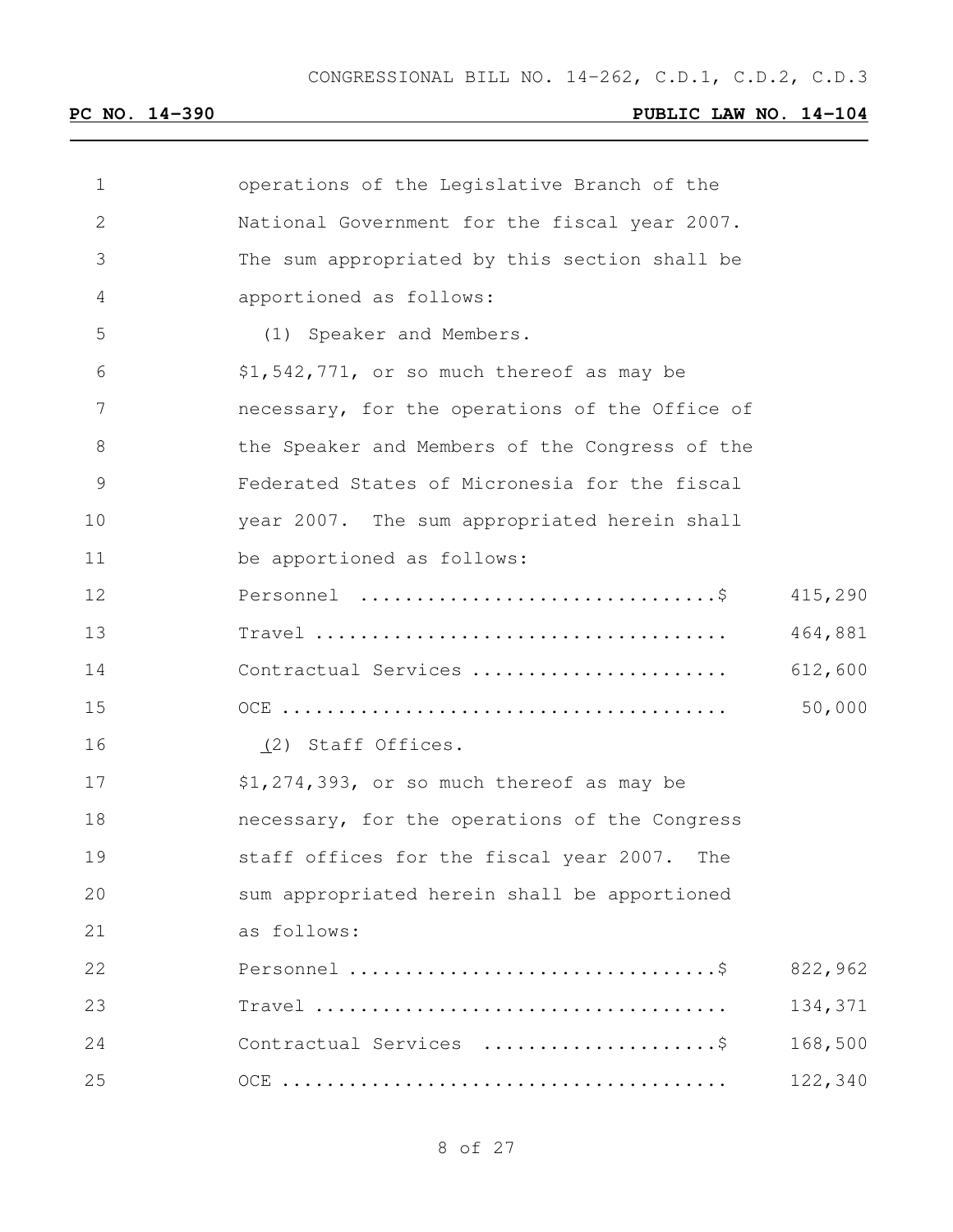| 1             | 26,220<br>Fixed Assets                                      |
|---------------|-------------------------------------------------------------|
| $\mathbf{2}$  | (3) Congress Delegation Offices.                            |
| 3             | \$540,000, or so much thereof as may be                     |
| 4             | necessary, for the operations of the Congress               |
| 5             | delegation offices for the fiscal year 2007.                |
| 6             | The sum appropriated herein shall be                        |
| 7             | apportioned as follows:                                     |
| 8             | 80,000<br>(a) Kosrae Delegation Office                      |
| $\mathcal{G}$ | Pohnpei Delegation Office<br>140,000<br>(b)                 |
| 10            | 240,000<br>Chuuk Delegation Office<br>(C)                   |
| 11            | $80,000$ "<br>Yap Delegation Office<br>(d)                  |
| 12            | Section 5. Section 4 of Public Law No. 14-80, as amended by |
| 13            | Public Law No. 14-99, is hereby amended to read as follows: |
| 14            | "Section 4. Operating Expenses of the National              |
| 15            | Judiciary Branch. The sum of \$1,128,035, or so much        |
| 16            | thereof as may be necessary, is hereby appropriated from    |
| 17            | the General Fund of the Federated States of Micronesia      |
| 18            | for the fiscal year ending September 30, 2007, for the      |
| 19            | operations of the Judiciary Branch of the National          |
| 20            | Government for the fiscal year 2007. The sum                |
| 21            | appropriated by this section shall be apportioned as        |
| 22            | follows:                                                    |
| 23            | Personnel<br>709,735                                        |
| 24            | 105,000                                                     |
| 25            | Contractual Services<br>126,900                             |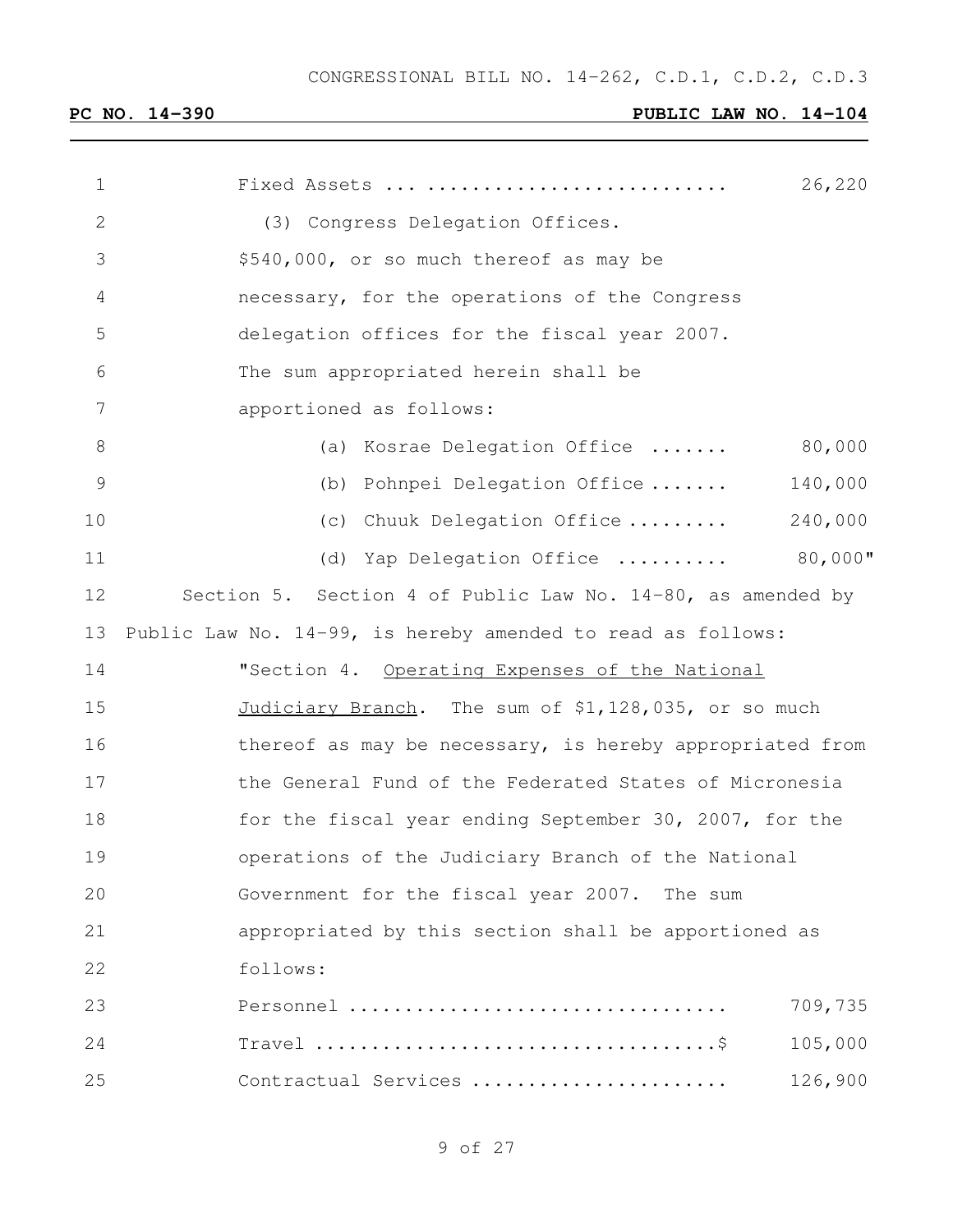CONGRESSIONAL BILL NO. 14-262, C.D.1, C.D.2, C.D.3

# **PC NO. 14-390 PUBLIC LAW NO. 14-104**

| 1             | 166,400                                                                                          |
|---------------|--------------------------------------------------------------------------------------------------|
| $\mathbf{2}$  | $20,000$ "<br>Fixed Assets                                                                       |
| 3             | Section 6. Section 6 of Public Law No. 14-80, as amended by                                      |
| 4             | Public Law No. 14-99, is hereby further amended to read as                                       |
| 5             | follows:                                                                                         |
| 6             | "Section 6. Operating Expenses of agencies of the                                                |
| 7             | National Government. The sum of \$1,513,974, or so much                                          |
| 8             | thereof as may be necessary, is hereby appropriated from                                         |
| $\mathcal{G}$ | the General Fund of the Federated States of Micronesia                                           |
| 10            | for the fiscal year ending September 30, 2007, for the                                           |
| 11            | operations of the following boards, commissions and                                              |
| 12            | agencies for the fiscal year 2007. The sum appropriated                                          |
| 13            | by this section shall be apportioned as follows:                                                 |
| 14            | (1) National Oceanic Resource Management Authority                                               |
| 15            | $(NORMA)$ .                                                                                      |
| 16            | \$377,606, or so much thereof as may be                                                          |
| 17            | necessary, for the operations of NORMA for the                                                   |
| 18            | fiscal year 2007. The sum appropriated herein                                                    |
| 19            | shall be apportioned as follows:                                                                 |
| 20            | 192,506                                                                                          |
| 21            | 75,000<br>$Travel \dots \dots \dots \dots \dots \dots \dots \dots \dots \dots \dots \dots \dots$ |
| 22            | 71,700<br>Contractual Service                                                                    |
| 23            | 38,400                                                                                           |
| 24            | (2) Board of Regents (COM-FSM).                                                                  |
| 25            | \$58,000, or so much thereof as may be                                                           |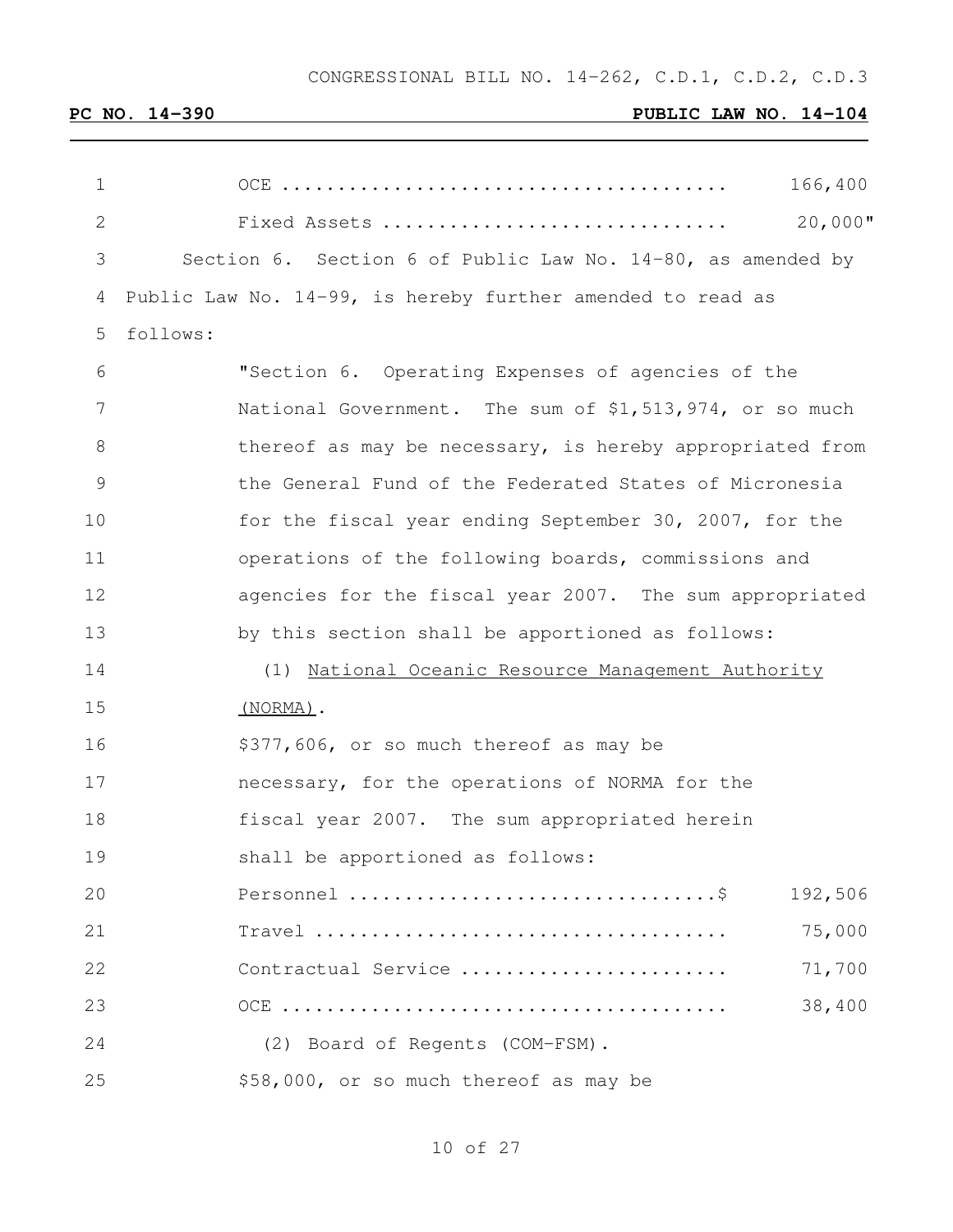| $\mathbf{1}$ | necessary, for the operations of the Board of  |        |
|--------------|------------------------------------------------|--------|
| $\mathbf{2}$ | Regents, COM-FSM for the fiscal year 2007.     |        |
| 3            | The sum appropriated herein shall be           |        |
| 4            | apportioned as follows:                        |        |
| 5            |                                                | $-0-$  |
| 6            |                                                | 41,000 |
| 7            | Contractual Services                           | 10,000 |
| 8            |                                                | 7,000  |
| 9            | Fixed Assets                                   | $-0-$  |
| 10           | (3) Coconut Development Authority (CDA).       |        |
| 11           | \$88,721, or so much thereof as may be         |        |
| 12           | necessary, for the operations of the Coconut   |        |
| 13           | Development Authority for the fiscal year      |        |
| 14           | 2007. The sum appropriated herein shall be     |        |
| 15           | apportioned as follows:                        |        |
| 16           |                                                | 67,721 |
| 17           |                                                | 5,000  |
| 18           | Contractual Services                           | 6,000  |
| 19           |                                                | 10,000 |
| 20           | Fixed Assets                                   | $-0-$  |
| 21           | (4) FSM Banking Board.                         |        |
| 22           | \$219,206, or so much thereof as may be        |        |
| 23           | necessary, for the operations of the FSM       |        |
| 24           | Banking Board for the fiscal year 2007.<br>The |        |
| 25           | sum appropriated herein shall be apportioned   |        |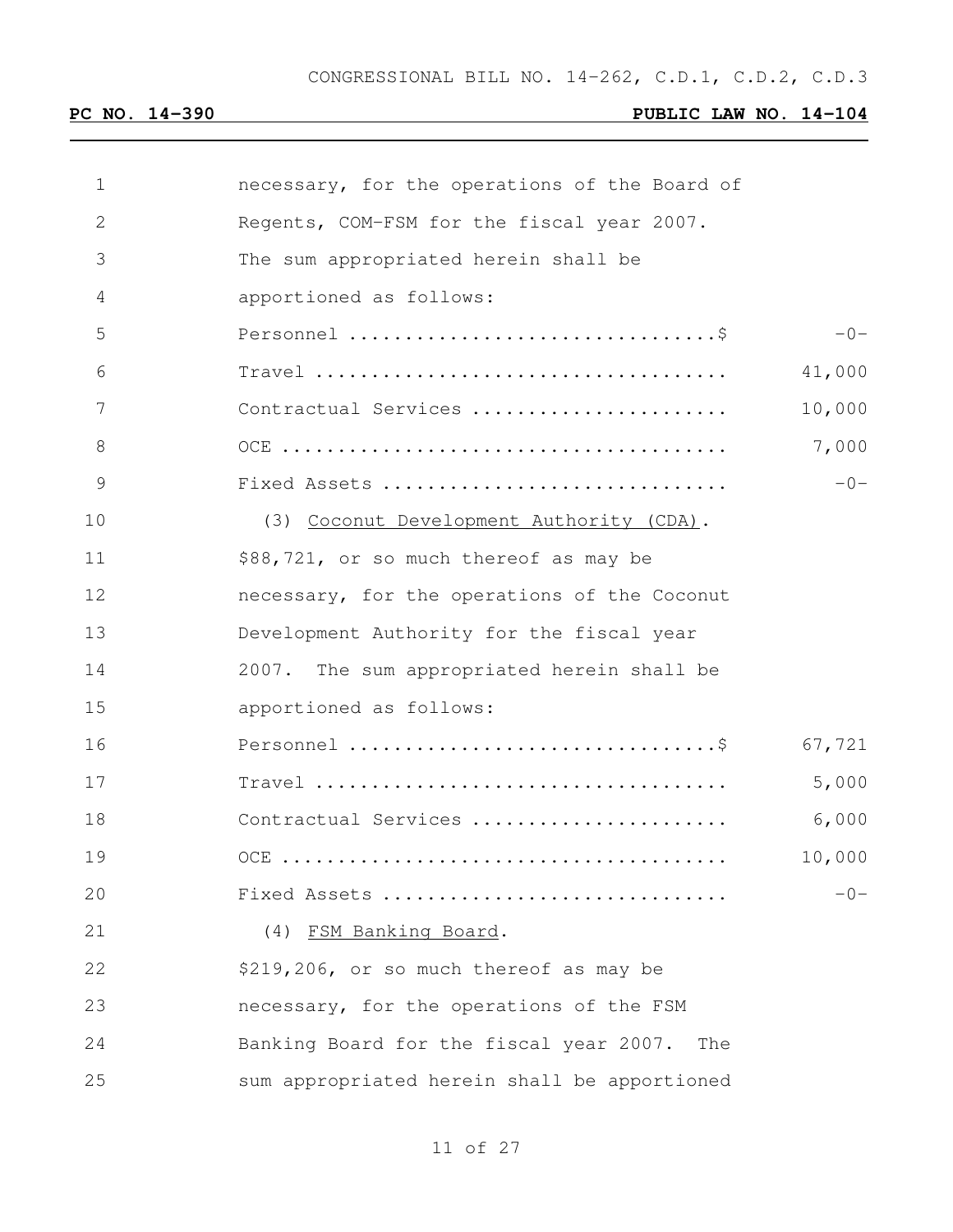| $\mathbf{1}$ | as follows:                                   |         |
|--------------|-----------------------------------------------|---------|
| $\mathbf{2}$ |                                               | 89,104  |
| 3            |                                               | 39,400  |
| 4            | Contractual Services                          | 52,061  |
| 5            |                                               | 17,996  |
| 6            | Fixed Assets                                  | 20,645  |
| 7            | (5) FSM Postal Services.                      |         |
| 8            | \$670,441, or so much thereof as may be       |         |
| 9            | necessary, for the operations of the National |         |
| 10           | Postal Services for the fiscal year 2007. The |         |
| 11           | sum appropriated herein shall be apportioned  |         |
| 12           | as follows:                                   |         |
| 13           |                                               | 409,041 |
| 14           | Travel, \$10,000 of which is to be used       |         |
| 15           | exclusively for the purpose of negotiating    |         |
| 16           | postal services to the FSM provided by the    |         |
| 17           | US Postal Service                             | 51,000  |
| 18           | Contractual Services                          | 125,000 |
| 19           |                                               | 85,400  |
| 20           | Fixed Assets                                  | $-0-$   |
| 21           | (6) National Fisheries Corporation (NFC).     |         |
| 22           | \$100,000, or so much thereof as may be       |         |
| 23           | necessary, for the operations of the National |         |
| 24           | Fisheries Corporation for the fiscal year     |         |
| 25           | 2007.<br>The sum appropriated herein shall be |         |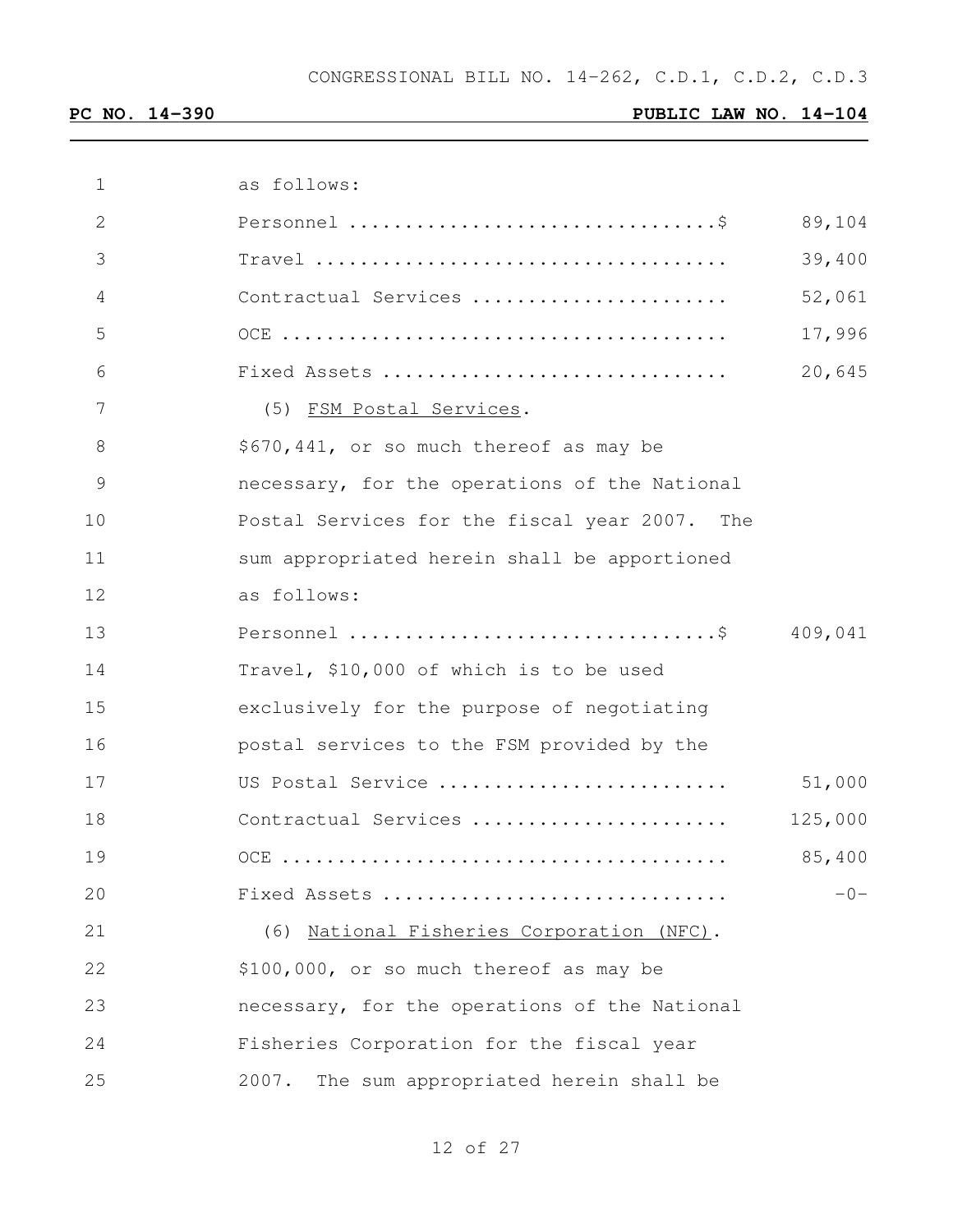| 1             | apportioned as follows:                                                               |
|---------------|---------------------------------------------------------------------------------------|
| $\mathbf{2}$  | NFC operations subsidy \$<br>100,000                                                  |
| 3             | $-0 -$ "<br>Air freight subsidy                                                       |
| 4             | Section 7. Section 8 of Public Law No. 14-80, as amended by                           |
| 5             | Public Law No. 14-95, is hereby further amended to read as                            |
| 6             | follows:                                                                              |
| 7             | "Section 8. Grants, Subsidies and Contributions.<br>The                               |
| 8             | sum of \$4,987,837.62 or so much thereof as may be                                    |
| $\mathcal{G}$ | necessary, is hereby appropriated from the General Fund                               |
| 10            | of the Federated States of Micronesia for the fiscal                                  |
| 11            | year ending September 30, 2007, for the following                                     |
| 12            | grants, subsidies and contributions during fiscal year                                |
| 13            | 2007. The sum appropriated by this section shall be                                   |
| 14            | apportioned as follows:                                                               |
| 15            | (1) Department of Foreign Affairs.                                                    |
| 16            | 46,000<br>(a) Pacific Islands Forum Secretariat \$                                    |
| 17            | (b) Secretariat for the Pacific                                                       |
| 18            | Community (SPC)<br>56,000                                                             |
| 19            | 60,000<br>(c) UN and Specialized Agencies (UN)                                        |
| 20            | (d) UN Economic and Social Commission                                                 |
| 21            | 5,000<br>for Asia and the Pacific (ESCAP)                                             |
| 22            | 5,000<br>East-West Center<br>(e)                                                      |
| 23            | (f) United Nations Development                                                        |
| 24            | Program (UNDP) $\ldots \ldots \ldots \ldots \ldots \ldots \ldots \ldots$ \$<br>23,500 |
| 25            | (g) Activities in preparation for the                                                 |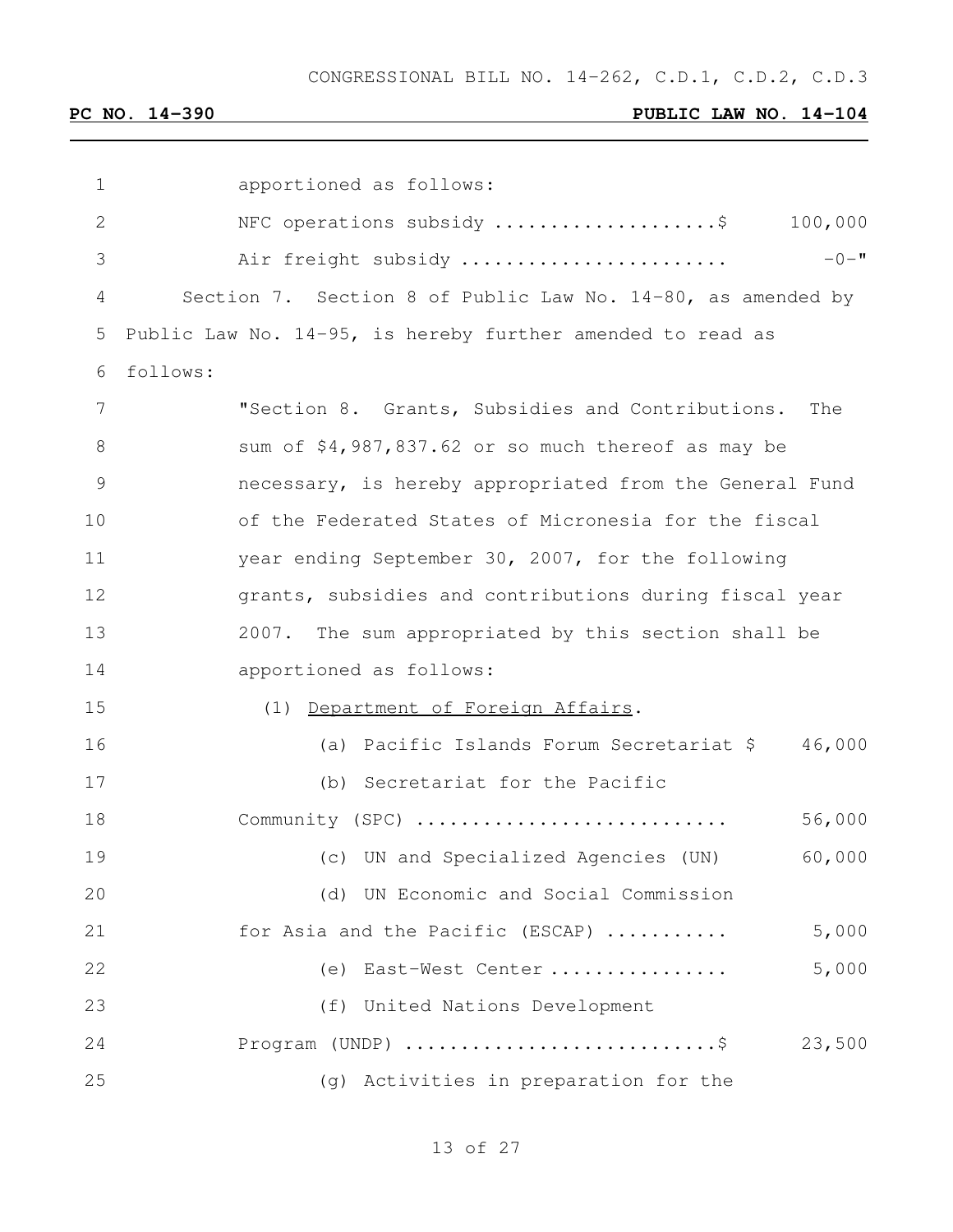| 1  | establishment of an FSM embassy in            |            |
|----|-----------------------------------------------|------------|
| 2  |                                               | 207,585    |
| 3  | (h) Activities in honor of the                |            |
| 4  | FSM's 20th Independence Anniversary           | $\bigcirc$ |
| 5  | (2) Department of Finance and Administration. |            |
| 6  | (a) National Authorizing Committee            |            |
| 7  |                                               | $\Omega$   |
| 8  | (b) OCO Membership Fee                        | 2,000      |
| 9  | (c) Maintenance fee for Financial             |            |
| 10 | Management Information System                 | 60,000     |
| 11 | (3) Department of Economic Affairs.           |            |
| 12 | (a) Pacific Islands Development               |            |
| 13 |                                               | 15,000     |
| 14 | (b) Forum Fisheries Agency (FFA)              | 21,000     |
| 15 | (c) UN Development Program                    | 3,000      |
| 16 | (d) Coordinating Committee for                |            |
| 17 | Offshore Minerals Prospecting (SOPAC)         | 40,000     |
| 18 | (e) Pacific Asia Travel Association.          | 5,000      |
| 19 | (f) UN Environmental Program (UNEP).          | 600        |
| 20 | (g) Western Forestry Leadership               |            |
| 21 | Coalition                                     | $-0-$      |
| 22 | Seaframe Program<br>(h)                       | $-0-$      |
| 23 | Food Agriculture Organization (FAO)<br>(i)    | 4,700      |
| 24 | UN Framework Convention \$<br>(j)             | 250        |
| 25 | National Association of State<br>(k)          |            |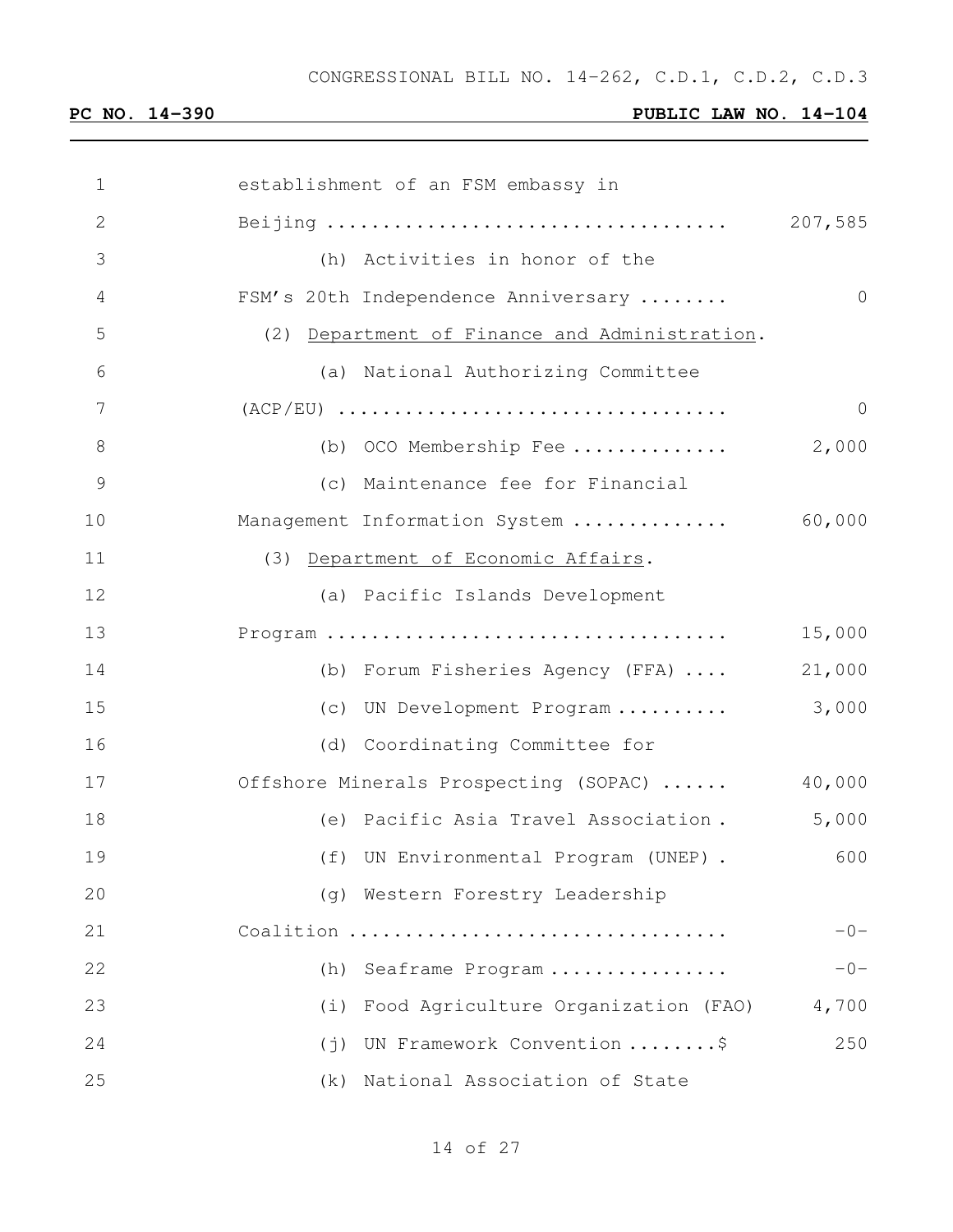| 1  | Foresters                                      | $-0-$   |
|----|------------------------------------------------|---------|
| 2  | (1) National Environmental                     |         |
| 3  | Speech Contest                                 | $-0-$   |
| 4  | $(m)$ FA/TCP Matching                          | 34,500  |
| 5  | (n) Matching for SPC Projects                  | 60,000  |
| 6  | (o) Tourism activities, provided that,         |         |
| 7  | no funds shall be allotted until such time as  |         |
| 8  | the Tourism Unit has submitted a plan for the  |         |
| 9  | use of the funds to the Standing Committee on  |         |
| 10 | Resources and Development and received written |         |
| 11 | approval of the plan from the Chairman of the  |         |
| 12 |                                                | 50,000  |
| 13 | (4) Department of Health, Education and        |         |
| 14 | Social Affairs.                                |         |
| 15 | (a) UN Fund for Population                     |         |
| 16 | Activity (UNFPA)                               | 3,000   |
| 17 | (b) South Pacific Regional                     |         |
| 18 | Environmental Program (SPREP)                  | 7,375   |
| 19 | (c) Aid to Non-Public Schools                  | 300,000 |
| 20 | (d) Financial Assistance to FSM                |         |
| 21 | Students attending College of Marshalls        |         |
| 22 | and Palau Community College                    | 50,000  |
| 23 | World Health Organization (WHO).<br>(e)        | 41,385  |
| 24 | National Board of Nursing\$<br>(f)             | 10,000  |
| 25 | Pacific Islands Health<br>(g)                  |         |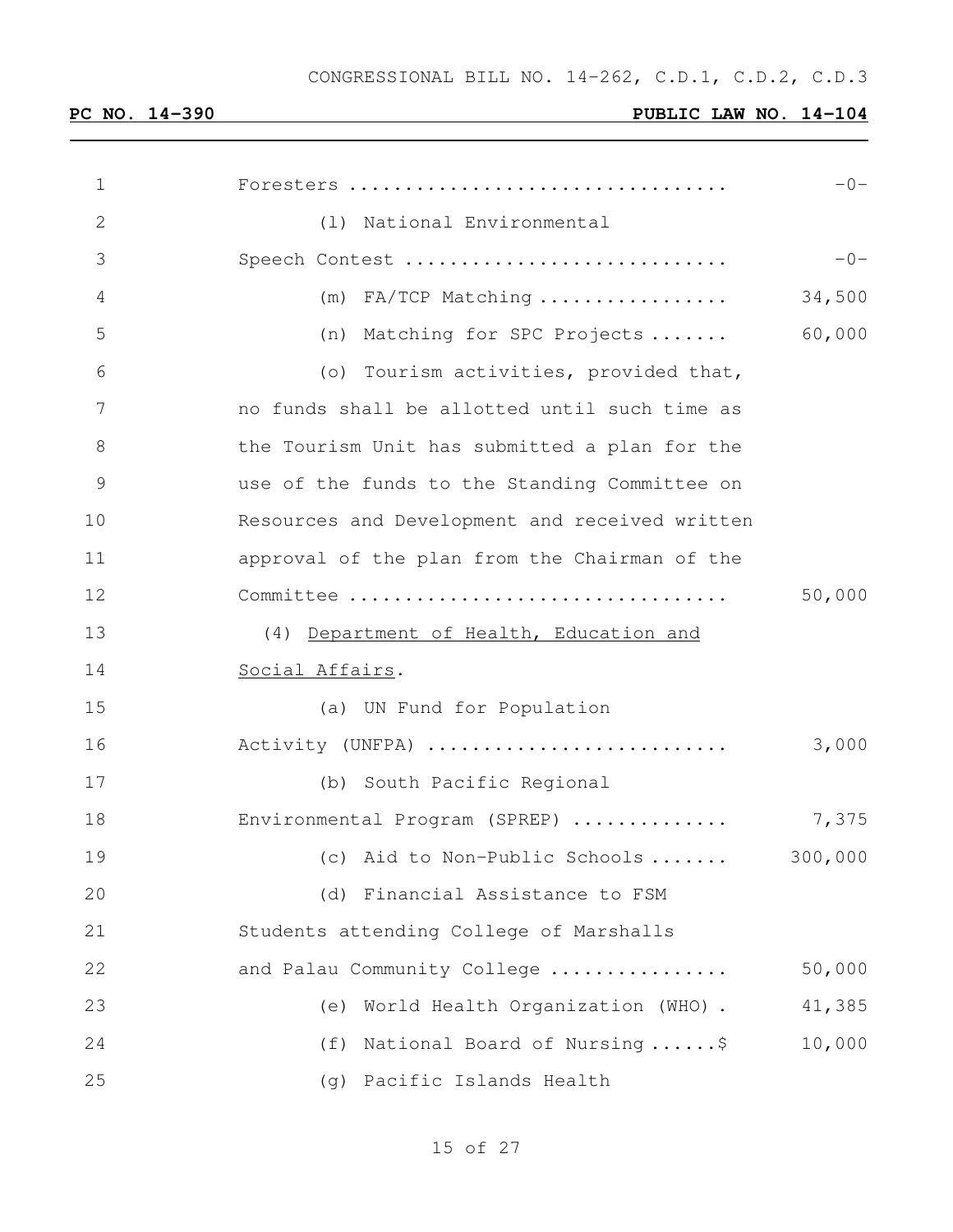| $\mathbf 1$   | Officers Association                                   | 20,000  |
|---------------|--------------------------------------------------------|---------|
| $\mathbf{2}$  | (h)<br>National Close-Up Local Program.                | 64,000  |
| 3             | FSM Amateur Sports Association<br>(i)                  | 20,000  |
| 4             | College of Micronesia Board (COM)<br>$(\dagger)$       | 5,000   |
| 5             | Association of Territorial<br>(k)                      |         |
| 6             | Health Organization                                    | 2,000   |
| 7             | (1) FSM Red Cross                                      | 70,000  |
| $8\,$         | UNESCO<br>(m)                                          | 4,000   |
| $\mathcal{G}$ | Independent professional evaluations,<br>(n)           |         |
| 10            | including but not limited to the evaluation of the     |         |
| 11            | national student testing systems and a personnel audit |         |
| 12            | of the Chuuk State school system, provided that all    |         |
| 13            | funds appropriated herein shall be deemed to come from |         |
| 14            | funds available under the amended Compact for the      |         |
| 15            | Education Sector, and provided that, these funds shall |         |
| 16            | not be allotted or obligated until such time as formal |         |
| 17            | approval has been obtained in accordance with the      |         |
| 18            | amended Compact                                        | 200,000 |
| 19            | (o) Fuel, utilities, communication,                    |         |
| 20            | equipment and contractual services for the             |         |
| 21            | Division of Education, provided that all funds         |         |
| 22            | appropriated herein shall be deemed to come            |         |
| 23            | from funds available under the amended Compact         |         |
| 24            | for the Education Sector, and provided that,           |         |
| 25            | these funds shall not be allotted or obligated         |         |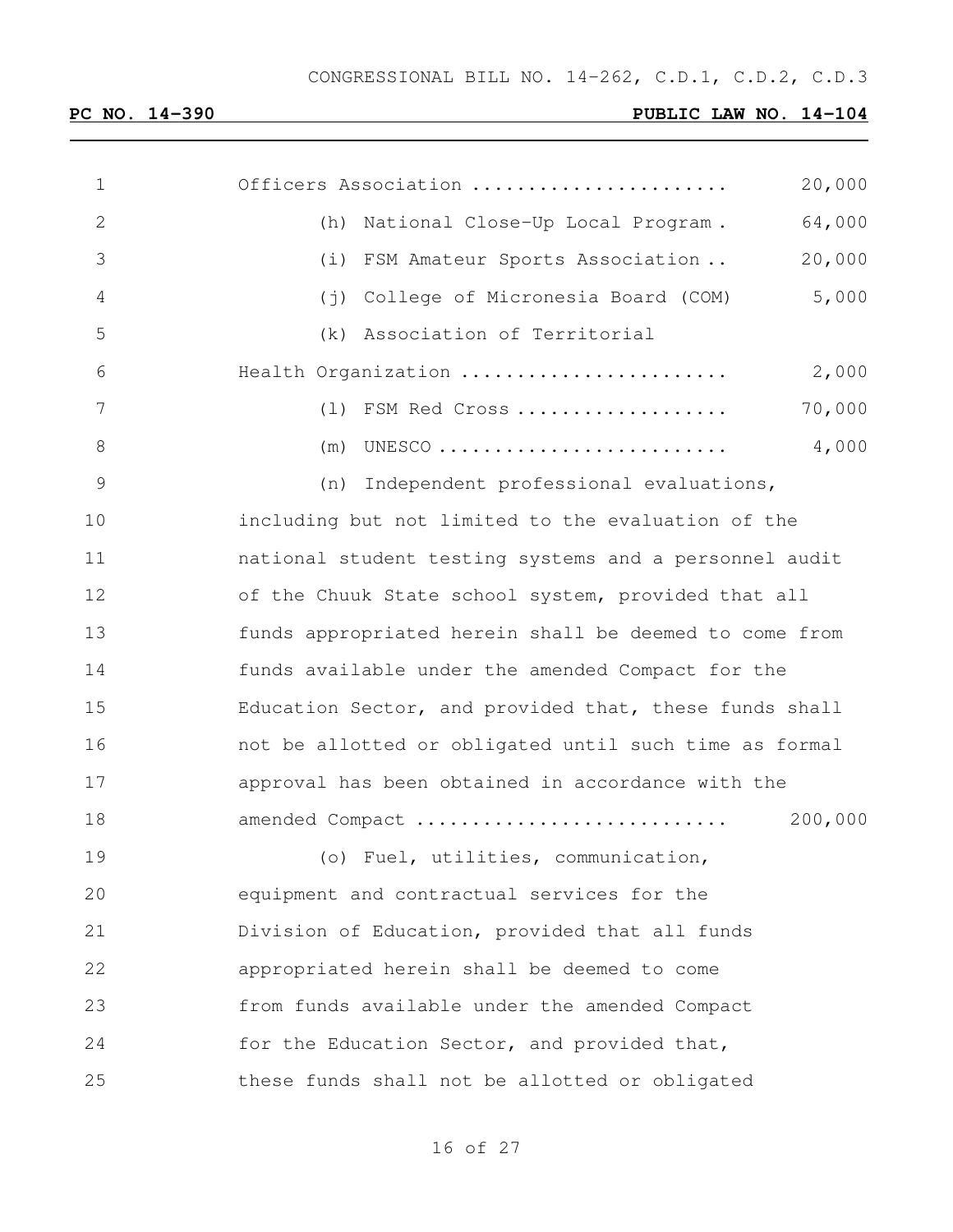| 1             | until such time as formal approval has been            |
|---------------|--------------------------------------------------------|
| $\mathbf{2}$  | obtained in accordance with the                        |
| 3             | amended Compact \$ 45,068                              |
| 4             | (p) \$57,000 for Division of Health                    |
| 5             | projects and programs, provided that, all              |
| 6             | funds appropriated herein shall be deemed to           |
| 7             | come from funds available under the amended            |
| 8             | Compact for the Health Sector, and provided            |
| $\mathcal{G}$ | that, these funds shall not be allotted or             |
| 10            | obligated until such time as formal approval           |
| 11            | has been obtained in accordance with the               |
| 12            | amended Compact. The sum appropriated herein           |
| 13            | shall be apportioned as follows:                       |
| 14            | (i) Projected shortfalls in                            |
| 15            | 2,000<br>communications                                |
| 16            | (ii) Drugs and medical supplies                        |
| 17            | 10,000<br>for Mental Health & Substance Abuse Program  |
| 18            | (iii) Contracting off-island                           |
| 19            | visiting medical specialists<br>28,000                 |
| 20            | (iv) TB & STD clinic supplies                          |
| 21            | 3,000<br>for the State governments                     |
| 22            | (v) Travel for off-island                              |
| 23            | 14,000<br>visiting medical specialists                 |
| 24            | National Scholarship Fund, provided that, all<br>(q)   |
| 25            | funds appropriated herein shall be deemed to come from |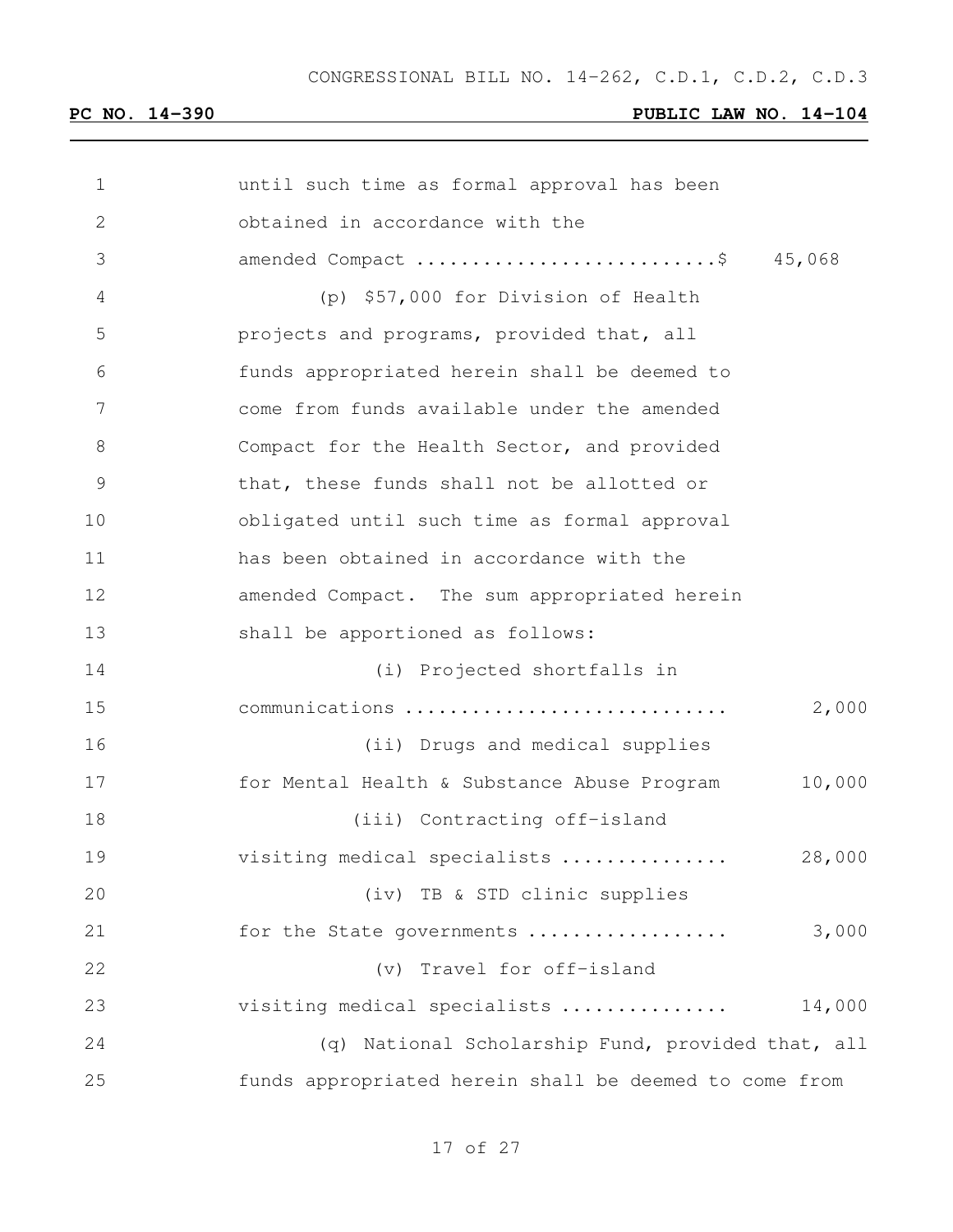| 1  | funds available from the Supplemental Education Grant    |
|----|----------------------------------------------------------|
| 2  | (SEG) for fiscal year 2006, and provided that, these     |
| 3  | funds shall not be allotted or obligated until such time |
| 4  | as formal approval has been obtained in accordance with  |
| 5  | the amended Compact \$<br>141,777                        |
| 6  | (5) Department of Transportation,                        |
| 7  | Communications and Infrastructure.                       |
| 8  | 7,640<br>(a) Asia-Pacific Telecommunity (APT)            |
| 9  | (b) International Telecommunications                     |
| 10 | Union (ITU)<br>55,000                                    |
| 11 | (c) International Civil Aviation                         |
| 12 | Organization<br>28,050                                   |
| 13 | 10,000<br>(d) Micronesian Shipping Commission.           |
| 14 | (e) FSM Capital                                          |
| 15 | Energy/Utilities<br>390,000                              |
| 16 | (f) Marine and aviation                                  |
| 17 | 50,000<br>skills updating                                |
| 18 | (6) Coconut Development Authority (CDA).                 |
| 19 | 50,000<br>(a) Copra Subsidy                              |
| 20 | (b) Asia Pacific Coconut                                 |
| 21 | 15,000<br>Community (APCC)                               |
| 22 | 49,300<br>(c) Pilot Plant Project                        |
| 23 | Other Grants, Subsidies and Contributions.<br>(7)        |
| 24 | Kosrae Judiciary subsidy \$<br>30,000<br>(a)             |
| 25 | 45,000<br>(b) Pohnpei Judiciary subsidy                  |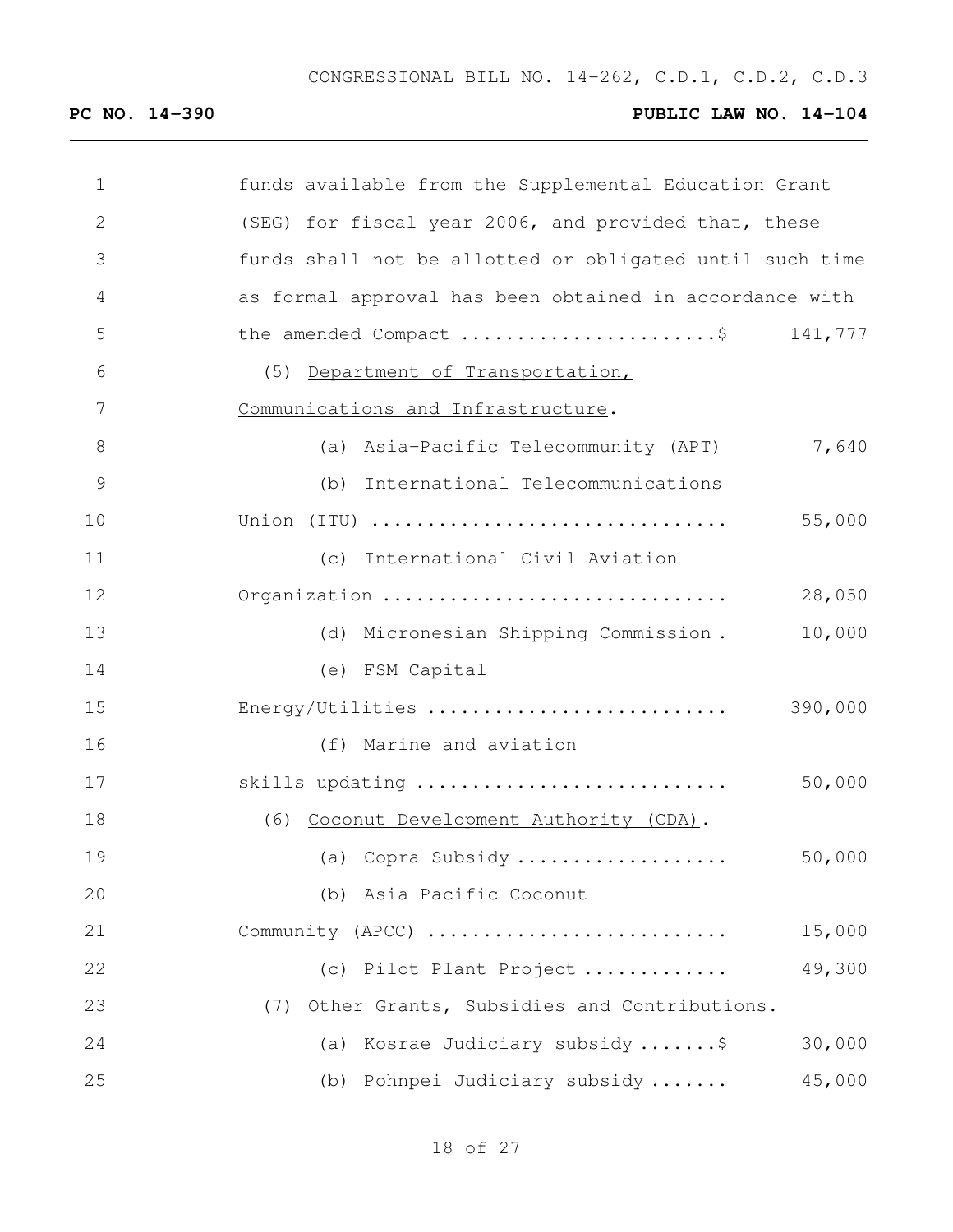| $\mathbf 1$  | 45,000<br>(c) Chuuk Judiciary subsidy                   |
|--------------|---------------------------------------------------------|
| $\mathbf{2}$ | 20,000<br>(d) Yap Judiciary subsidy                     |
| 3            | 25,000<br>(e) COM Treaty Obligations                    |
| 4            | (f) Micronesian Legal Services                          |
| 5            | Corporation<br>150,000                                  |
| 6            | (g) States Joint Law Enforcement, provided that         |
| 7            | \$25,000 shall go to Kosrae State, \$50,000 shall go to |
| $8\,$        | Pohnpei State, \$50,000 shall go to Chuuk State and     |
| $\mathsf 9$  | 150,000<br>$$25,000$ shall go to Yap State              |
| 10           | 16,000<br>(h) Tuna Commission Membership                |
| 11           | (i) Disaster Assistance Emergency                       |
| 12           | Fund (DAEF) Matching<br>200,000                         |
| 13           | 43,500<br>(k) Maritime Boundary Delimitation            |
| 14           | (1) Yap Judiciary subsidy to be used                    |
| 15           | solely to fund scholarships for citizens of             |
| 16           | 10,000<br>Yap who are studying law                      |
| 17           | $(m)$ Passport Revolving Fund  233,607.62               |
| 18           | (n) State of Kosrae, PROVIDED THAT the amount           |
| 19           | appropriated herein shall take the form of a loan, the  |
| 20           | terms of which have been agreed between the President   |
| 21           | and the Governor of Kosrae, to help the State recover   |
| 22           | from its current financial                              |
| 23           | 1,500,000                                               |
| 24           | (o) May 2007 Presidential                               |
| 25           | 50,000                                                  |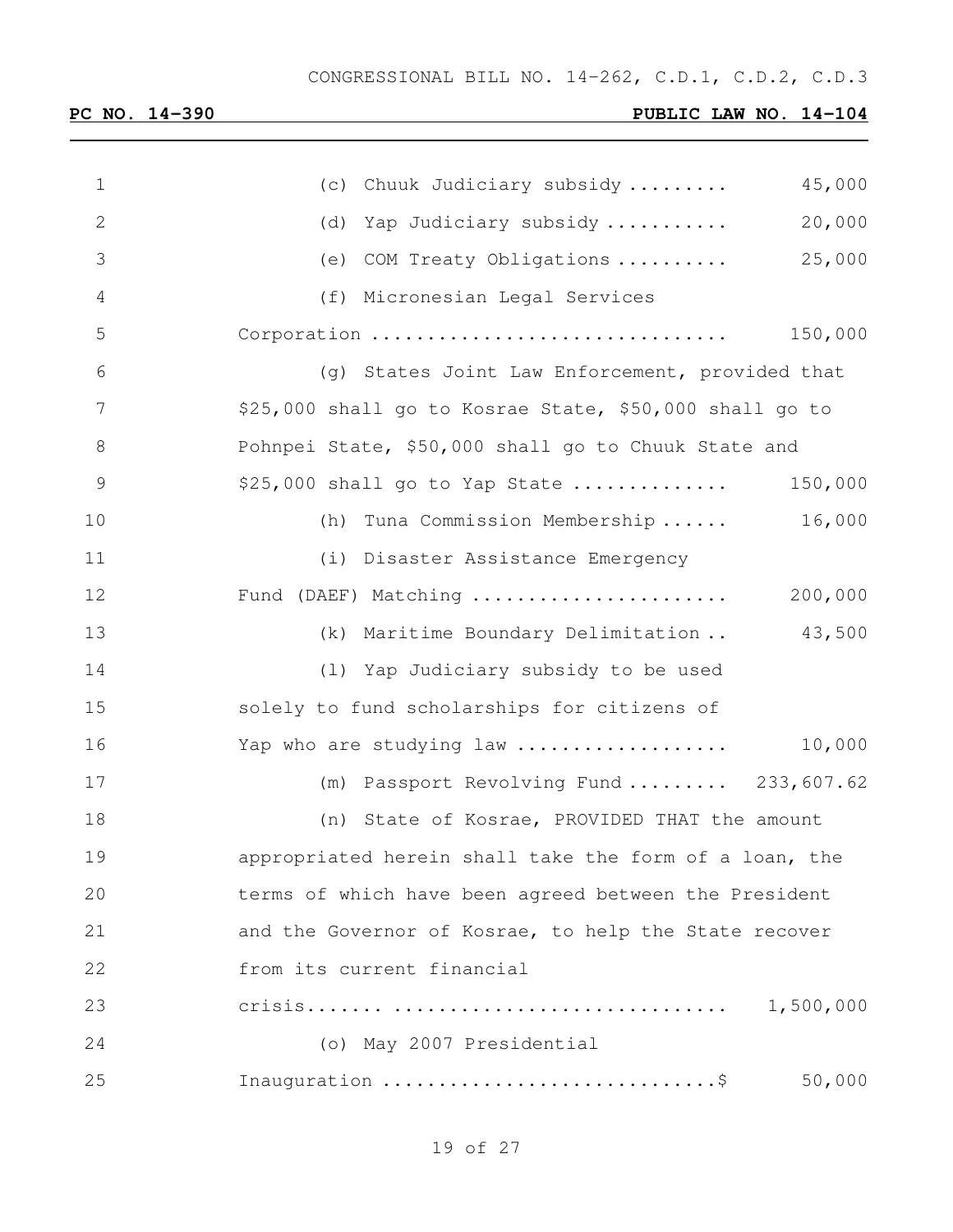| $\mathbf 1$    | (p) Micare, to be used to cover 10%                         |
|----------------|-------------------------------------------------------------|
| $\mathbf{2}$   | increase in premiums for members of                         |
| 3              | $\overline{0}$<br>health plan                               |
| 4              | 25,000<br>(q) Land Grant Treaty                             |
| 5              | (r) Funeral expenses for former                             |
| 6              | $50,000$ "<br>President Tosiwo Nakayma                      |
| $7\phantom{.}$ | Section 8. Section 9 of Public Law No. 14-80, as amended by |
| 8              | Public Law No. 14-95, is hereby further amended to read as  |
| 9              | follows:                                                    |
| 10             | "Section 9. Capital and Human Resource Development.         |
| 11             | The sum of $$8,555,333$ , or so much thereof as may be      |
| 12             | necessary, is hereby appropriated from the General Fund     |
| 13             | of the Federated States of Micronesia for the fiscal        |
| 14             | year ending September 30, 2007, for the following           |
| 15             | capital improvements, development programs and projects     |
| 16             | and human resource development. The sum appropriated by     |
| 17             | this section shall be apportioned as follows:               |
| 18             | (1) College of Micronesia-FSM.                              |
| 19             | \$6,272,833, or so much thereof as may be necessary, for    |
| 20             | the operations, programs and projects of the College        |
| 21             | during fiscal year 2007. The sum appropriated herein        |
| 22             | shall be apportioned as follows:                            |
| 23             | (a) COM-FSM operations, PROVIDED THAT all funds             |
| 24             | appropriated herein shall be deemed to come from funds      |
| 25             | available under the amended Compact for the Education       |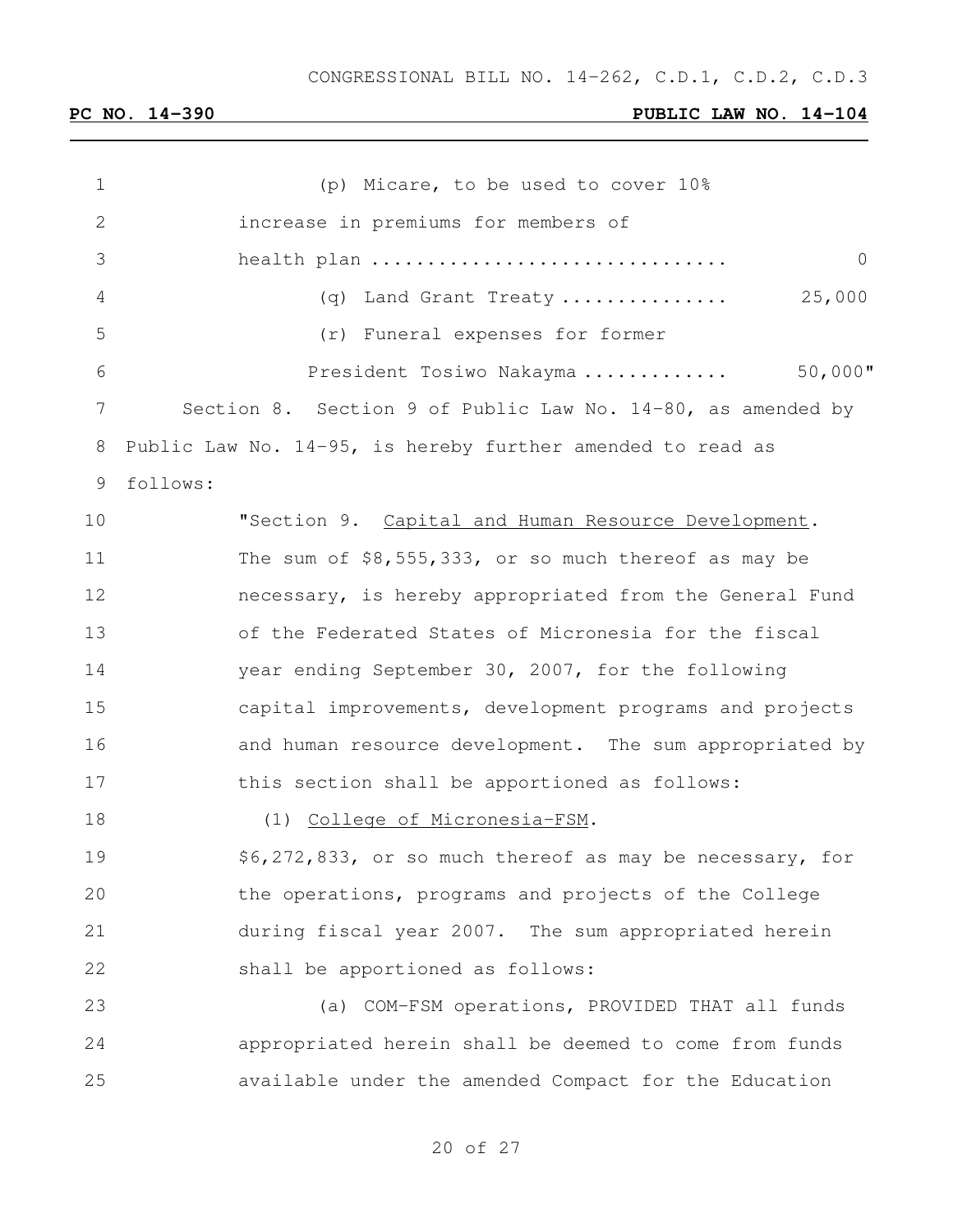| 1             | Sector, provided further that, \$52,833 of these funds            |
|---------------|-------------------------------------------------------------------|
| 2             | shall be used only for fuel, utilities, communication,            |
| 3             | equipment and contractual services, and provided that,            |
| 4             | these funds shall not be allotted or obligated until              |
| 5             | such time as formal approval has been obtained in                 |
| 6             | accordance with the Amended Compact of Free                       |
| 7             | Association \$ 3,852,833                                          |
| 8             | (b) Fisheries and Maritime Institute 650,000                      |
| $\mathcal{G}$ | (c) COM-FSM State Campus Facility                                 |
| 10            | Improvement, PROVIDED THAT the sum                                |
| 11            | appropriated herein shall be deemed to come                       |
| 12            | from funds available under the amended Compact                    |
| 13            | for Infrastructure Development Sector and,                        |
| 14            | provided that, these funds shall not be                           |
| 15            | allotted or obligated until such time as                          |
| 16            | formal approval has been obtained in                              |
| 17            | accordance with the Amended                                       |
| 18            | Compact of Free Association  1,500,000                            |
| 19            | (d) COM-FSM Work Study Program, Student                           |
| 20            | Assistance and Summer Study Program, PROVIDED THAT the            |
| 21            | General Fund shall be reimbursed for any expenditures             |
| 22            | under this subsection from Supplemental Education Grant           |
| 23            | (SEG) funds for fiscal year 2007 once                             |
| 24            | these funds are made available $\ldots \ldots \ldots$ , \$270,000 |
| 25            | (2) Department of Finance and Administration.                     |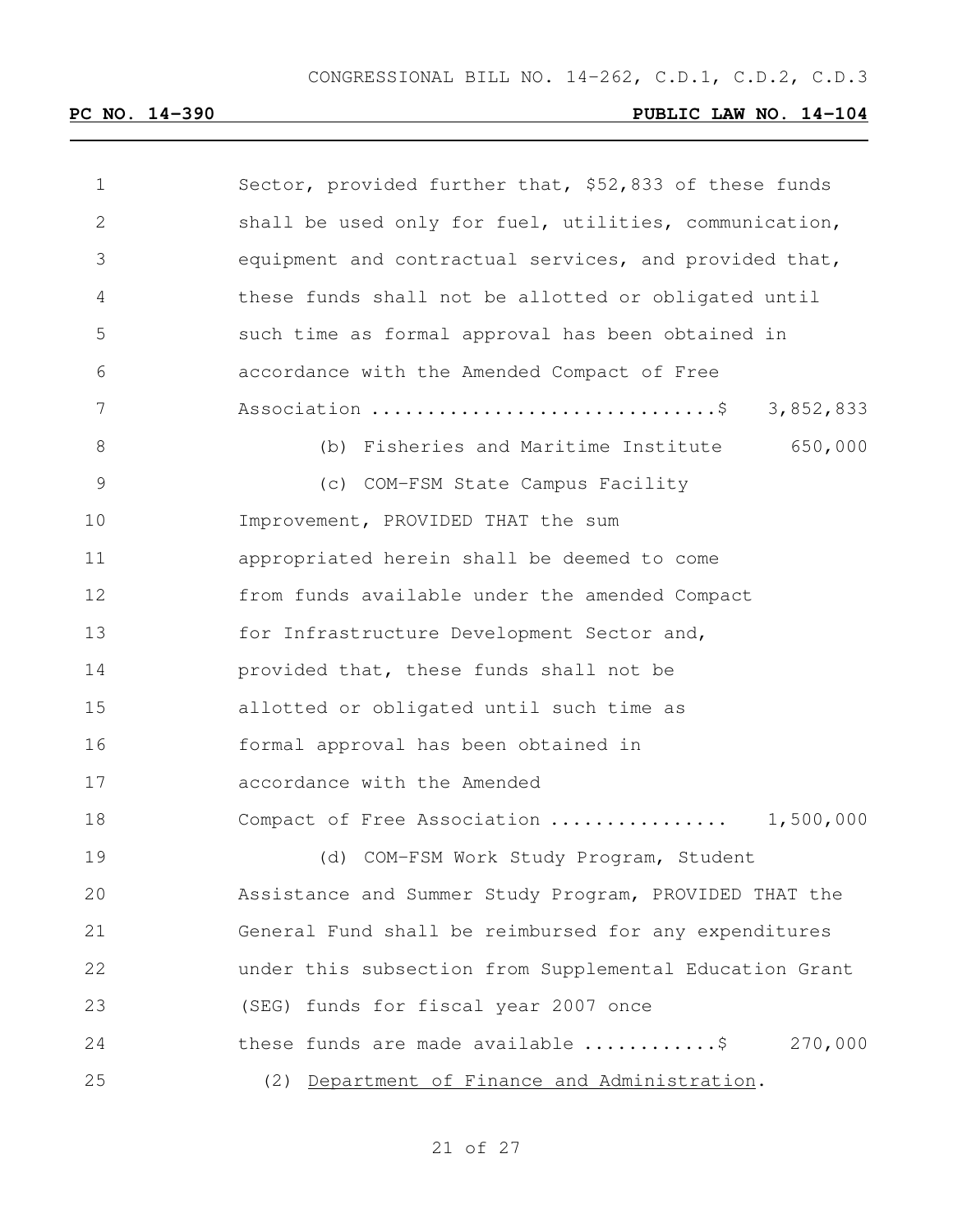| $\mathbf 1$     | 50,000<br>(a) National Staff Upgrading                   |
|-----------------|----------------------------------------------------------|
| $\mathbf{2}$    | (b) Asian Development Bank                               |
| 3               | $\overline{0}$<br>MLFC Loan                              |
| $\overline{4}$  | (3) Department of Economic Affairs.                      |
| 5               | 100,000<br>(a) FSM Tourism Promotion                     |
| 6               | 75,000<br>(b) FSM Trade and FDI Project                  |
| $7\phantom{.0}$ | 125,000<br>(c) Diversification of Energy                 |
| 8               | 15,000<br>(d) Crop Production Improvement                |
| $\mathcal{G}$   | (4) Department of Transportation, Communication and      |
| 10              | Infrastructure.                                          |
| 11              | (a) Dry Docking of MS Voyager PROVIDED THAT of           |
| 12              | the amount appropriated herein \$756,592 shall come from |
| 13              | funds available under the amended Compact for            |
| 14              | Infrastructure Development Sector and, provided that,    |
| 15              | these funds shall not be allotted or obligated until     |
| 16              | such time as formal approval has been obtained in        |
| 17              | accordance with the Amended Compact of                   |
| 18              | Free Association \$<br>880,000                           |
| 19              | (b) Tuna Commission Headquarters                         |
| 20              | Supplement<br>$-0-$                                      |
| 21              | (5) Department of Justice.                               |
| 22              | 250,000<br>(a) FSM Patrol Boat Slipping                  |
| 23              | $-0-$<br>(b) Construction of 2 fuel tanks                |
| 24              | (6) FSM Postal Services.                                 |
| 25              | (a) Pohnpei Post Office renovation .\$<br>50,000         |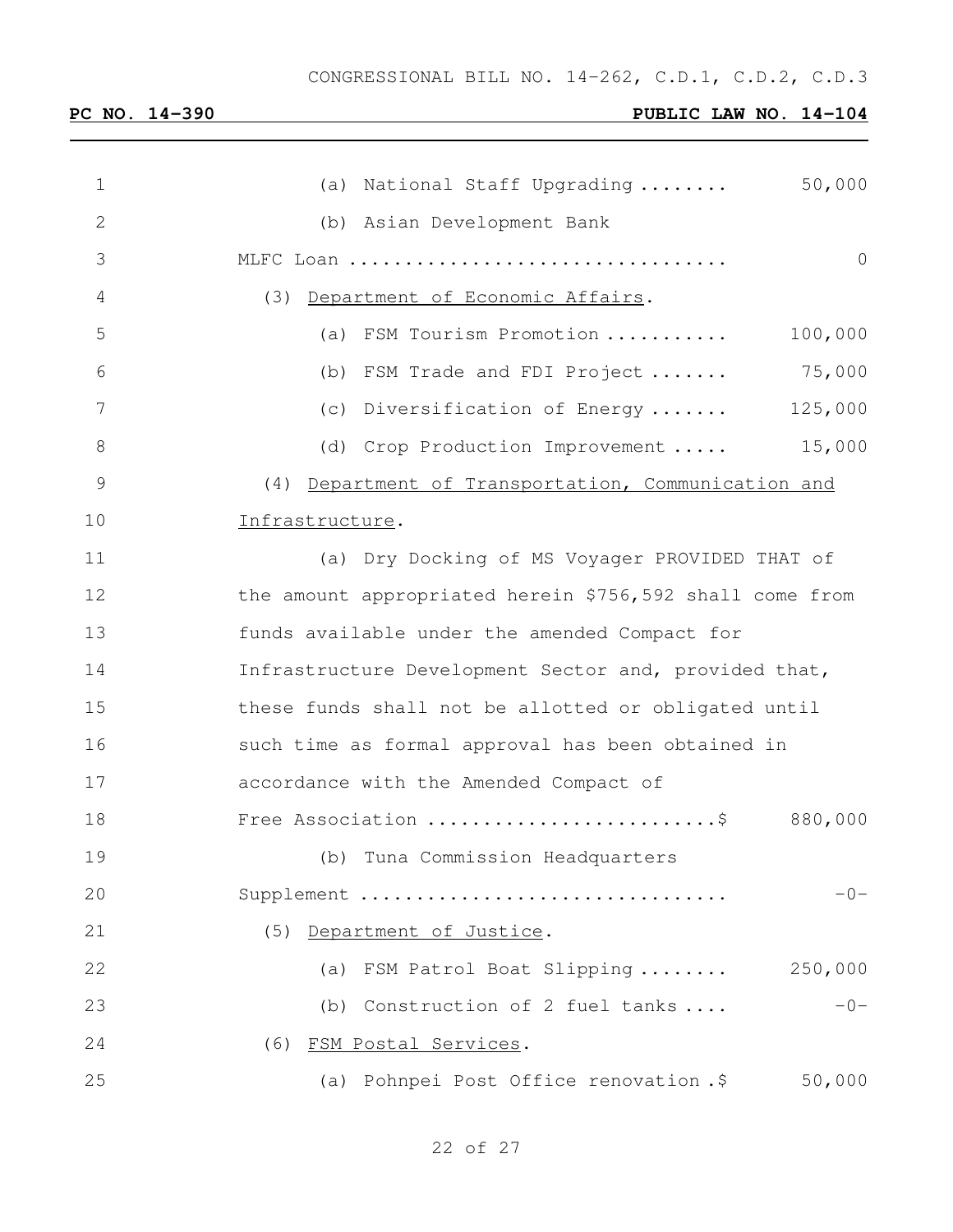| $\mathbf 1$     | (7) Infrastructure Maintenance Fund (IMF).               |
|-----------------|----------------------------------------------------------|
| $\mathbf{2}$    | (a) IMF PROVIDED THAT \$118,750 of the funds             |
| 3               | appropriated herein shall be deemed to come from funds   |
| $\overline{4}$  | available under the amended Compact for Infrastructure   |
| 5               | Development Sector and, provided that, these funds shall |
| 6               | not be allotted or obligated until such time as formal   |
| $7\phantom{.0}$ | approval has been obtained in accordance with the        |
| $8\,$           | Amended Compact of Free Association  237,500             |
| $\mathcal{G}$   | (8) FSM Development Bank.                                |
| 10              | $-0-$<br>(a) Escrow Account USDA Housing Program         |
| 11              | (9) FSM Trust Fund.                                      |
| 12              | (a) FSM Trust Fund created under the Amended             |
| 13              | $500,000$ "<br>Compact of Free Association               |
| 14              | Section 9. Section 11 of Public Law No. 14-80 is hereby  |
| 15              | amended as follows:                                      |
| 16              | "Section 11. Reprogramming. Reprogramming of funds       |
| 17              | into or from the personnel budget line items shall not   |
| 18              | be permitted. Reprogramming of funds from any utilities  |
| 19              | or communications budget line items shall not be         |
| 20              | permitted. Reprogramming of funds appropriated for the   |
| 21              | operations of the various field offices within the       |
| 22              | Department of Justice and the Department of Finance and  |
| 23              | Administration shall not be permitted. The President     |
| 24              | may reprogram up to 10% to or from, whichever is less,   |
| 25              | from the funds appropriated to each department and       |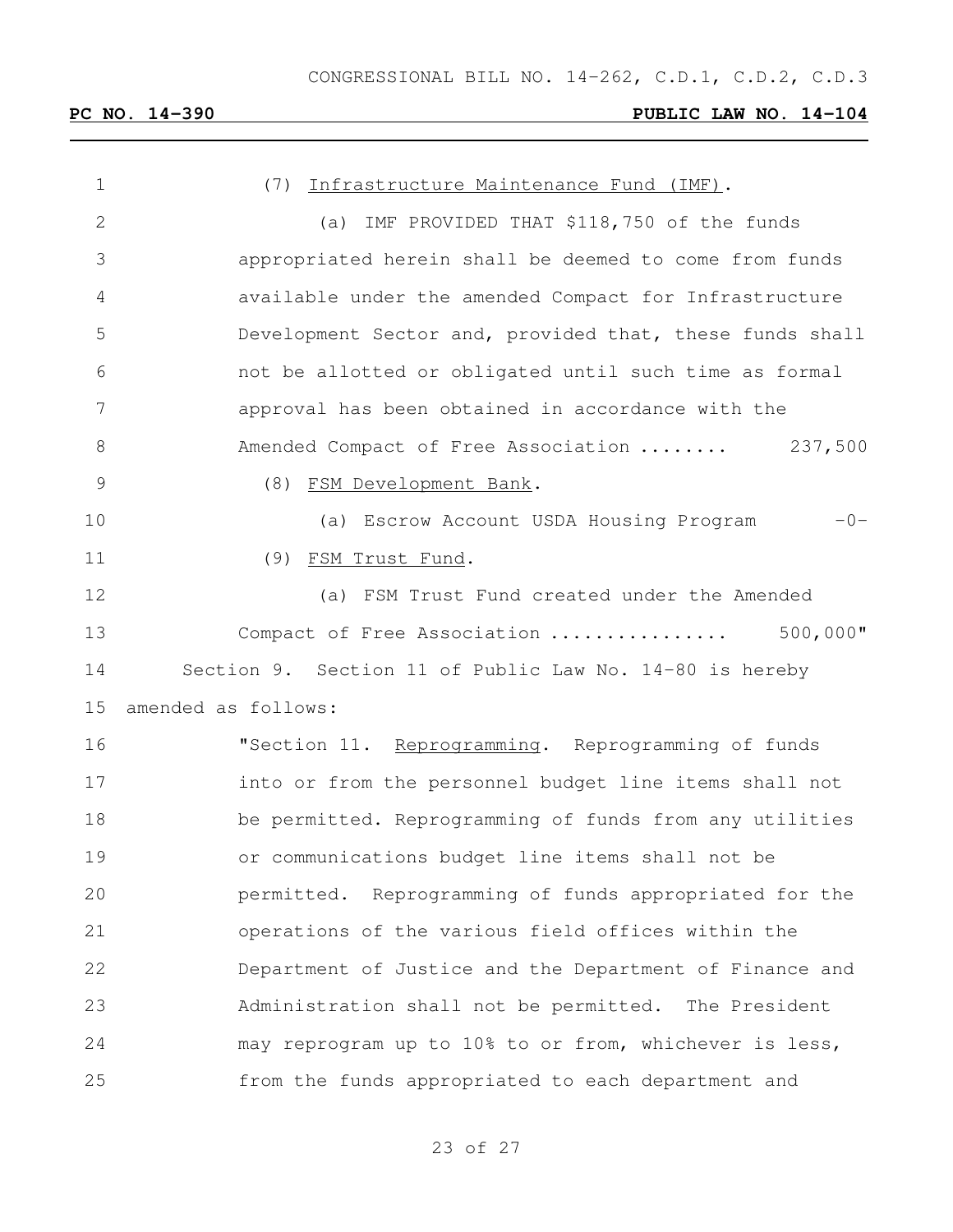| $\mathbf 1$     | office in section 2 (Operating expenses of the Executive |
|-----------------|----------------------------------------------------------|
| $\mathbf{2}$    | Branch). Provided, that reprogramming of contractual     |
| 3               | funds appropriated to the Department of Transportation,  |
| 4               | Communications and Infrastructure to supply fuel for the |
| 5               | Caroline Voyager shall not be permitted. Provided, that  |
| 6               | reprogramming of \$10,000 appropriated to the FSM Postal |
| $7\phantom{.0}$ | Services for the purpose of negotiating postal services  |
| $\,8\,$         | to the FSM provided by the US Postal Service shall not   |
| $\mathcal{G}$   | be permitted. Reprogramming of funds within a            |
| 10              | department, office or agency shall be effected by the    |
| 11              | head of such department, office or agency by specifying  |
| 12              | in writing to the Secretary of Finance and               |
| 13              | Administration, FSM National Government, the accounts    |
| 14              | for which funding is either increased or decreased. The  |
| 15              | President shall report to Congress within one month of   |
| 16              | the last day of each financial quarter all amounts       |
| 17              | reprogrammed inter or intra a department, office or      |
| 18              | agency."                                                 |
| 19              | Section 10. Section 12 of Public Law No. 14-80 is hereby |
| 20              | amended to read as follows:                              |
| 21              | "Section 12. Allotment and management of funds and       |
| 22              | lapse date.                                              |
| 23              | (1) General Provisions.                                  |
| 24              | (a) All funds appropriated by this act shall be          |
| 25              | allotted, managed, administered and accounted for in     |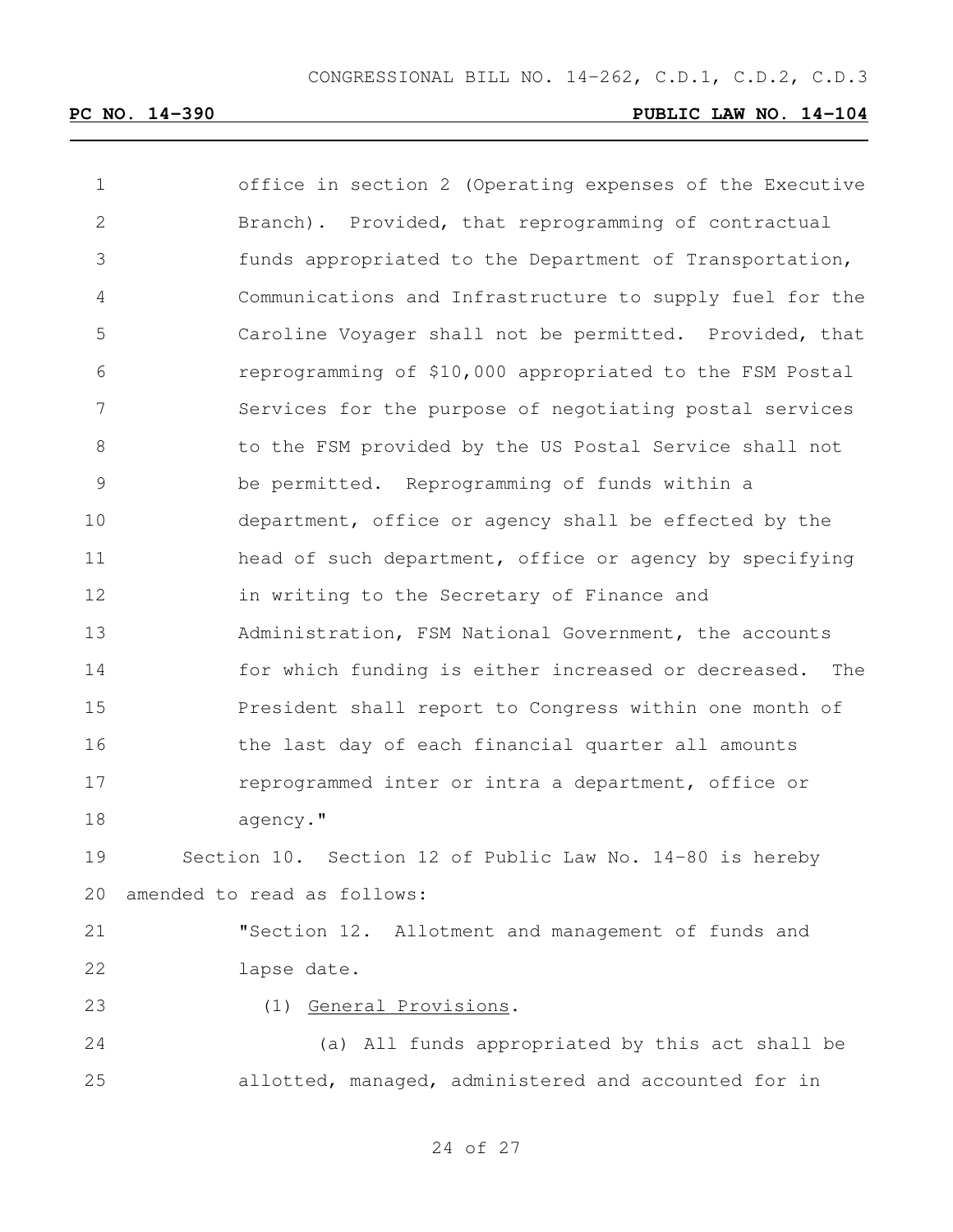| 1             | accordance with applicable law, including, but not       |
|---------------|----------------------------------------------------------|
| $\mathbf{2}$  | limited to, the Financial Management Act of 1979 and the |
| 3             | amended Compact of Free Association between the United   |
| 4             | States Government and the Government of the Federated    |
| 5             | States of Micronesia and its related agreements.         |
| 6             | (b) The allottees shall be responsible for               |
| 7             | ensuring that these funds, or so much thereof as may be  |
| 8             | necessary, are used solely for the purpose specified in  |
| $\mathcal{G}$ | this act, and that no obligations are incurred in excess |
| 10            | of the sum appropriated.                                 |
| 11            | (2) Allottees. The allottee of the funds appropriated    |
| 12            | by this act are as follows:                              |
| 13            | (a) Section $2$ - the allottee of these funds shall      |
| 14            | be the President of the Federated States of Micronesia;  |
| 15            | (b) Section $3$ - the allottee of these funds shall      |
| 16            | be the Speaker of the Congress of the Federated States   |
| 17            | of Micronesia;                                           |
| 18            | (c) Section $4$ - the allottee of these funds shall      |
| 19            | be the Chief Justice of the Supreme Court of the         |
| 20            | Federated States of Micronesia;                          |
| 21            | (d) Section $5$ - the allottee of these funds shall      |
| 22            | be the Public Auditor of the Federated States of         |
| 23            | Micronesia;                                              |
| 24            | (e) Sections 6 through $9$ - the allottee of these       |
| 25            | funds shall be the President of the Federated States of  |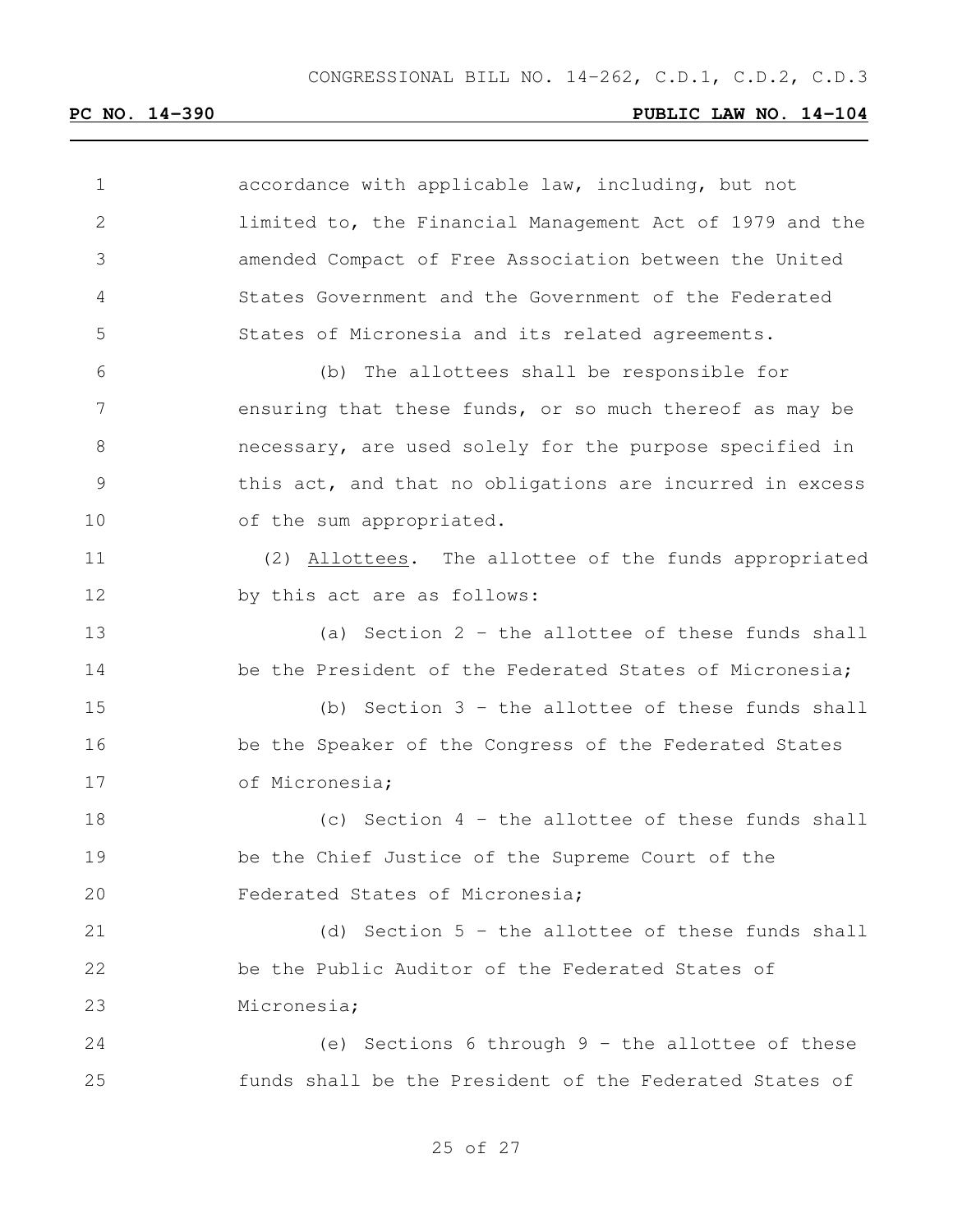| $\mathbf 1$   | Micronesia, EXCEPT THAT for the following subsections of    |
|---------------|-------------------------------------------------------------|
| $\mathbf{2}$  | sections 8 through 9 of this act:                           |
| 3             | (i) section 8 subsection (7) (a) through (d)                |
| 4             | - the allottee of these funds shall be the Chief Justice    |
| 5             | of the respective state,                                    |
| 6             | (ii) section 8 subsection $(7)$ (1) - the                   |
| 7             | allottee shall be the Yap Office of the Public Defender,    |
| 8             | $(iii)$ section 8 subsection (7) (n) - the                  |
| $\mathcal{G}$ | allottee of these funds shall be the Governor of the        |
| 10            | State of Kosrae.                                            |
| 11            | (iv) section 8 subsection $(7)$ $(q)$ the allottee          |
| 12            | of these funds shall be the President of the College of     |
| 13            | Micronesia-FSM.                                             |
| 14            | (v) section $9(1)$ (a) through $(d)$ - the                  |
| 15            | allottee of these funds shall be the President of the       |
| 16            | College of Micronesia-FSM.                                  |
| 17            | (3) Lapse Date. The authority of the allottee to            |
| 18            | obligate funds appropriated by this act shall lapse as      |
| 19            | of September 30, 2007, EXCEPT the funds appropriated        |
| 20            | under section 9 of this act shall not lapse."               |
| 21            |                                                             |
| 22            |                                                             |
| 23            | Section 11. This act shall become law upon approval by the  |
| 24            | President of the Federated States of Micronesia or upon its |
| 25            | becoming law without such approval.                         |
|               |                                                             |